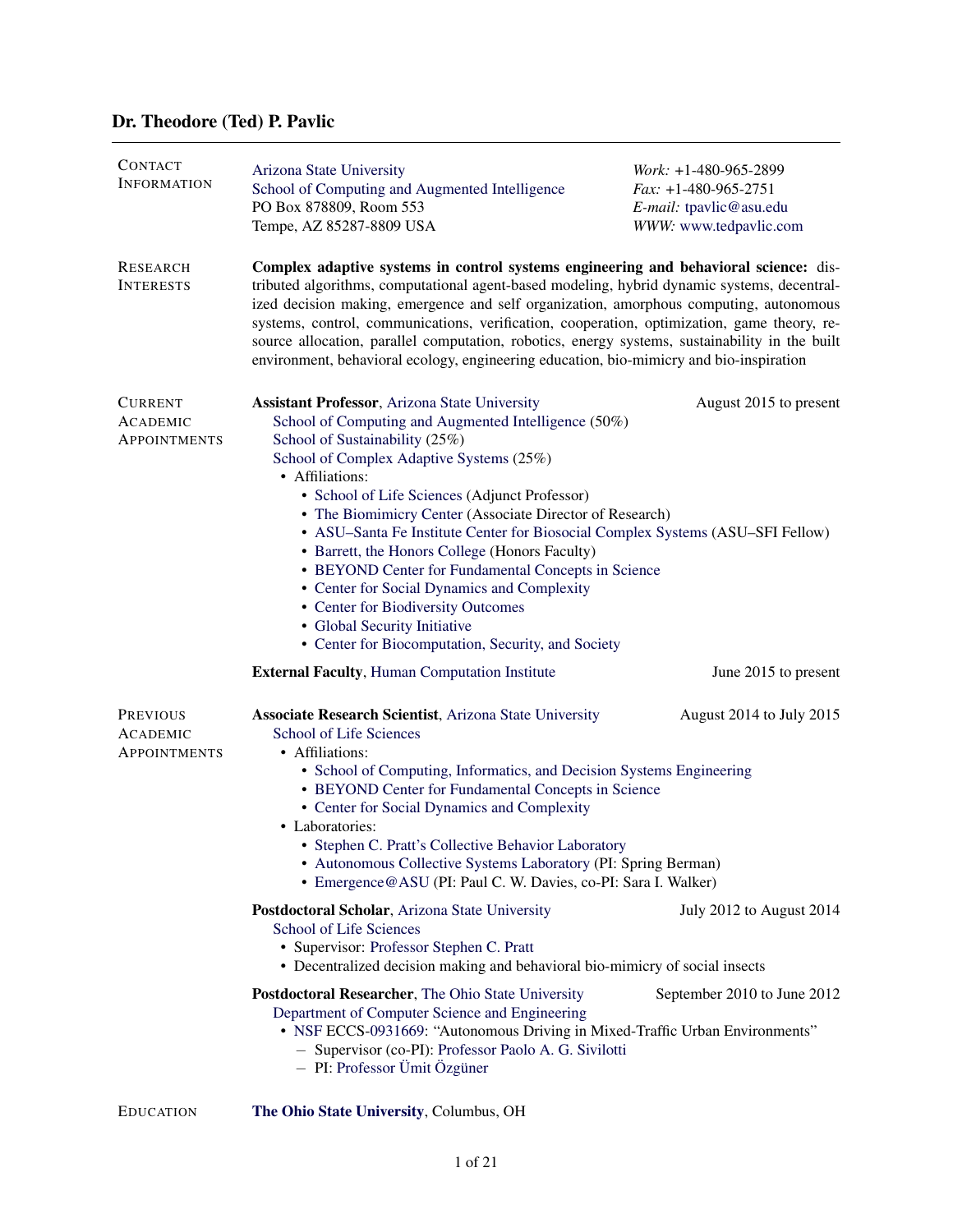|                                     | Ph.D., Electrical and Computer Engineering, August 2010                                                                                                                                                                                                                                                                              |
|-------------------------------------|--------------------------------------------------------------------------------------------------------------------------------------------------------------------------------------------------------------------------------------------------------------------------------------------------------------------------------------|
|                                     | • Thesis Topic: Design and Analysis of Optimal Task-Processing Agents<br>• Candidacy: Research Problems in Distributed Control for Energy Systems<br>• Adviser: Professor Kevin M. Passino<br>• Area of Study: Control Engineering                                                                                                   |
|                                     | M.S., Electrical and Computer Engineering, August 2007                                                                                                                                                                                                                                                                               |
|                                     | • Thesis Topic: Optimal Foraging Theory Revisited<br>• Adviser: Professor Kevin M. Passino<br>• Area of Study: Control Engineering                                                                                                                                                                                                   |
|                                     | B.S., Electrical and Computer Engineering, June 2004                                                                                                                                                                                                                                                                                 |
|                                     | • Magna cum Laude, With Honors in Engineering<br>• Electrical specialization (emphasis on electromagnetics and digital computers)<br>• Minor in Computer and Information Systems (programming and algorithms)                                                                                                                        |
| REFEREED<br>Journal<br>PUBLICATIONS | [1] Caetano-Anollés, K., B. Ewers, S. Iyer, J.R. Lucas, T.P. Pavlic, A.P. Seale, and Y. Zeng.<br>A minimal framework for describing living systems: a multi-dimensional view of life<br>across scales. Journal of Integrative and Comparative Biology. 2021. Accepted.                                                               |
|                                     | [2] Pavlic, T.P., J. Hanson, G. Valentini, S.I. Walker, and S.C. Pratt. Quorum sensing without<br>deliberation: Biological inspiration for externalizing computation to physical spaces in<br>multi-robot systems. Swarm Intelligence, 15:171-203. 2021. doi:10.1007/s11721-021-<br>00196-4                                          |
|                                     | [3] Baudier, K., and T.P. Pavlic. Incidental interactions among Neotropical army-ant colonies<br>are met with self-organized walls of ants (Hymenoptera: Formicidae). Myrmecological<br>News, 30:251-258. 2020. doi:10.25849/myrmecol.news_030:251                                                                                   |
|                                     | [4] Wheatley, R., T.P. Pavlic, O. Levy, and R.S. Wilson. Habitat features and performance in-<br>teract to determine the outcomes of terrestrial predator-prey pursuits. Journal of Animal<br>Ecology, 89(12):2951-2971. 2020. doi:10.1111/1365-2656.13353                                                                           |
|                                     | [5] Valentini, G., N. Mizumoto, S.C. Pratt, T.P. Pavlic, S.I. Walker. Revealing the structure of<br>information flows discriminates similar animal social behaviors. eLife, 9:e55395. 2020.<br>doi:10.7554/eLife.55395                                                                                                               |
|                                     | [6] Valentini, G., N. Masuda, Z. Shaffer, J.R. Hanson, T. Sasaki, S.I. Walker, T.P. Pavlic, and<br>S.C. Pratt. Division of labour promotes the spread of information in colony emigrations<br>by the ant Temnothorax rugatulus. Proceedings of the Royal Society B: Biological<br>Sciences, 287:20192950. doi:10.1098/rspb.2019.2950 |
|                                     | [7] Baudier, K., M.M. Bennett, M.M. Ostwald, S. Hart, T.P. Pavlic, and J.H. Fewell. Age-<br>based changes in kairomone response mediate task partitioning in stingless bee soldiers<br>(Tetragonisca angustula). Behavioral Ecology, 74(10):1-9. 2020. doi:10.1007/s00265-<br>020-02902-4                                            |
|                                     | [8] Wilson, R.S., T.P. Pavlic, R. Wheatley, A.C. Niehaus, and O. Levy. Modeling escape                                                                                                                                                                                                                                               |

[9] Baudier, K., M.M. Ostwald, C. Grueter, F. Segers, D. Roubik, T.P. Pavlic, S.C. Pratt, and J.H. Fewell. Changing of the guard: flexible specialization and age polyethism in nest defense of the stingless bee *Tetragonisca angustula*. *Behavioral Ecology*, 30(4):1041– 1049. 2020. doi[:10.1093/beheco/arz047](https://doi.org/10.1093/beheco/arz047)

success in terrestrial predator–prey interactions. *Integrative & Comparative Biology*,

60(2):497–508. 2020. doi[:10.1093/icb/icaa070](https://doi.org/10.1093/icb/icaa070)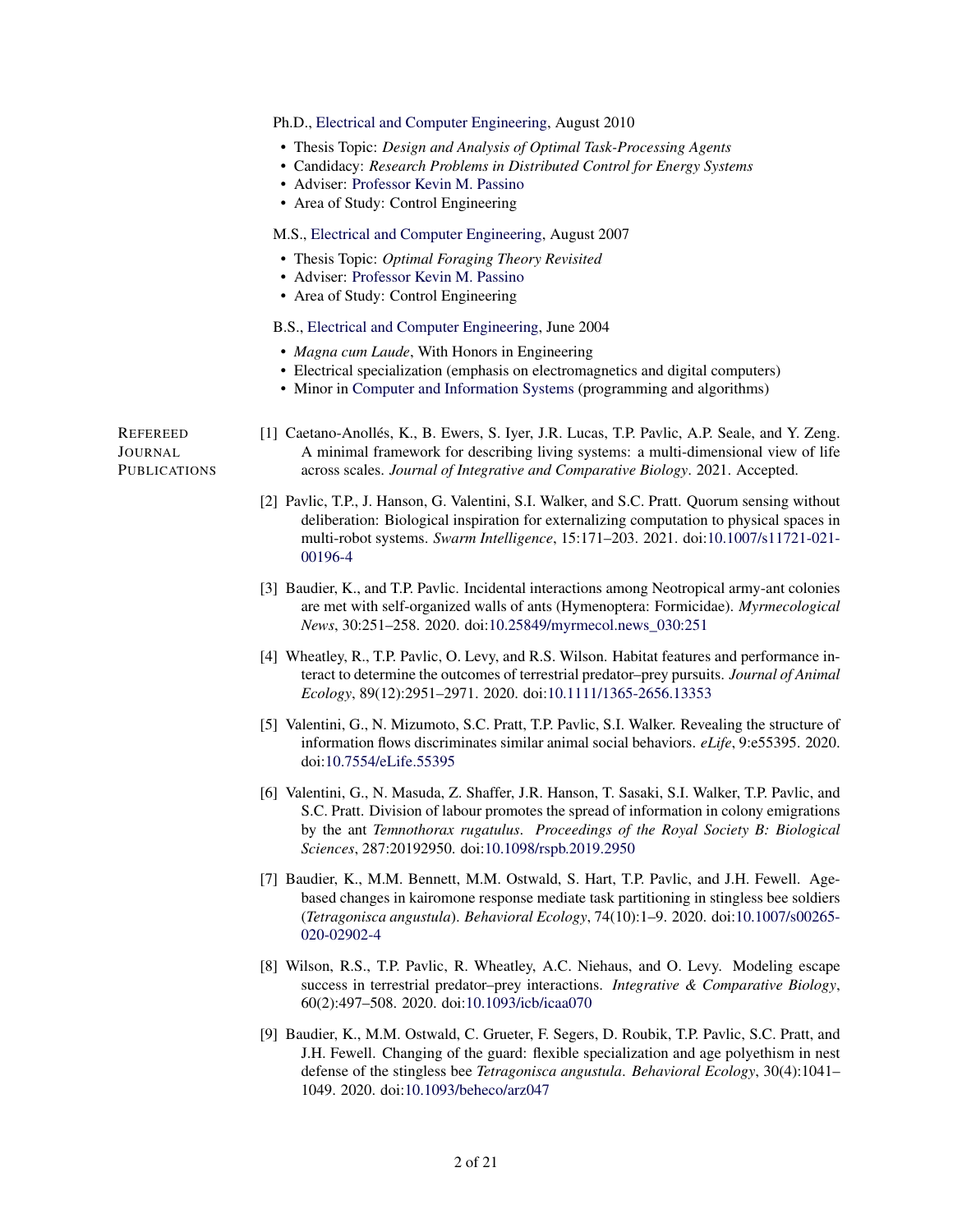- [10] Burchill, A., and T.P. Pavlic. Dude, Where's my Mark? Creating Robust Animal Identification Schemes Informed by Communication Theory. *Animal Behaviour*, 154:203–208. 2019. doi[:10.1016/j.anbehav.2019.05.013](https://doi.org/10.1016/j.anbehav.2019.05.013)
- [11] Hunter, A., M.J. Angilletta Jr., T.P. Pavlic, G. Lichtwark, and R.S. Wilson. Modeling the two-dimensional accuracy of soccer kicks. *Journal of Biomechanics*, 72:159–166, April 27, 2018. doi[:10.1016/j.jbiomech.2018.03.003](https://doi.org/10.1016/j.jbiomech.2018.03.003)
- [12] Pavlic, T.P., S. Wilson, G.P. Kumar, and S. Berman. Control of stochastic boundary coverage by multi-robot systems. *Journal of Dynamic Systems, Measurement, and Control [Special Issue on Stochastic Models, Control and Algorithms in Robotics]*, 137(3):034504, March 1, 2015. doi[:10.1115/1.4028353](https://doi.org/10.1115/1.4028353)
- [13] Wilson, S., T.P. Pavlic, G.P. Kumar, A. Buffin, S. Pratt, and S. Berman. Design of antinspired stochastic control policies for collective transport by robotic swarms. *Swarm Intelligence*, 8(4):303–327, December 2014. doi[:10.1007/s11721-014-0100-8](https://doi.org/10.1007/s11721-014-0100-8)
- [14] Pavlic, T.P., and K.M. Passino. Distributed and Cooperative Task Processing: Cournot Oligopolies on a Graph. *IEEE Transactions on Cybernetics*, 44(6):774–784, June 2014. doi[:10.1109/TCYB.2013.2271776](https://doi.org/10.1109/TCYB.2013.2271776)
- [15] Pavlic, T.P., and K.M. Passino. Generalizing foraging theory for analysis and design. *The International Journal of Robotics Research [Special Issue on Stochasticity in Robotics and Bio-Systems Part 1]*, 30(5):505–523, 2011. doi[:10.1177/0278364910396551](https://doi.org/10.1177/0278364910396551)
- [16] Pavlic, T.P., and K.M. Passino. The sunk-cost effect as an optimal rate-maximizing behavior. *Acta Biotheoretica*, 59(1):53–66, 2011. doi[:10.1007/s10441-010-9107-8](https://doi.org/10.1007/s10441-010-9107-8)
- [17] Pavlic, T.P., and K.M. Passino. When rate maximization is impulsive. *Behavioral Ecology and Sociobiology*, 64(8):1255–1265, August 2010. doi[:10.1007/s00265-010-0940-1](https://doi.org/10.1007/s00265-010-0940-1)
- [18] Pavlic, T.P., and K.M. Passino. Foraging theory for autonomous vehicle speed choice. *Engineering Applications of Artificial Intelligence*, 22(3):482–489, April 2009. doi[:10.1016/j.engappai.2008.10.017](https://doi.org/10.1016/j.engappai.2008.10.017)

REFEREED **CONFERENCE PUBLICATIONS** 

- [19] Baudier, K., and T.P. Pavlic. Multi-Level Instrumentation of Bivouac Thermoregulation: Current Methods and Future Directions. In: *Proceedings of the 4th International Symposium on Swarm Behavior and Bio-Inspired Robotics (SWARM-2021)*, June 1–4, 2021. Kyoto, Japan.
- [20] Choi, T., B. Pyenson, J. Liebig, and T.P. Pavlic. Beyond Tracking: Using Deep Learning to Discover Novel Interactions in Biological Swarms. In: *Proceedings of the 4th International Symposium on Swarm Behavior and Bio-Inspired Robotics (SWARM-2021)*, June 1–4, 2021. Kyoto, Japan. Best paper award.
- [21] Choi, T., B. Pyenson, J. Liebig, and T.P. Pavlic. Identification of Abnormal States in Videos of Ants Undergoing Social Phase Change. In: *Proceedings of the AAAI Conference on Artificial Intelligence (AAAI 2021)*, 35(17):15286–15292, February 4–6, 2021. Virtual conference.
- [22] Choi, T., and T.P. Pavlic. Automatic Discovery of Motion Patterns that Improve Learning Rate in Communication-Limited Multi-Robot Systems. In: *Proceedings of the 2020 IEEE Conference on Multisensor Fusion and Integration for Intelligent Systems (MFI 2020)*, September 14–16, 2020. Karlsruhe, Germany. doi[:10.1109/MFI49285.2020.9235218](https://doi.org/10.1109/MFI49285.2020.9235218)
- [23] Kang, S., T. Choi, and T.P. Pavlic. How far should I watch? Quantifying the effect of various observational capabilities on long-range situational awareness in multi-robot teams. In: *Proceedings of the 2020 IEEE International Conference on Autonomic Computing*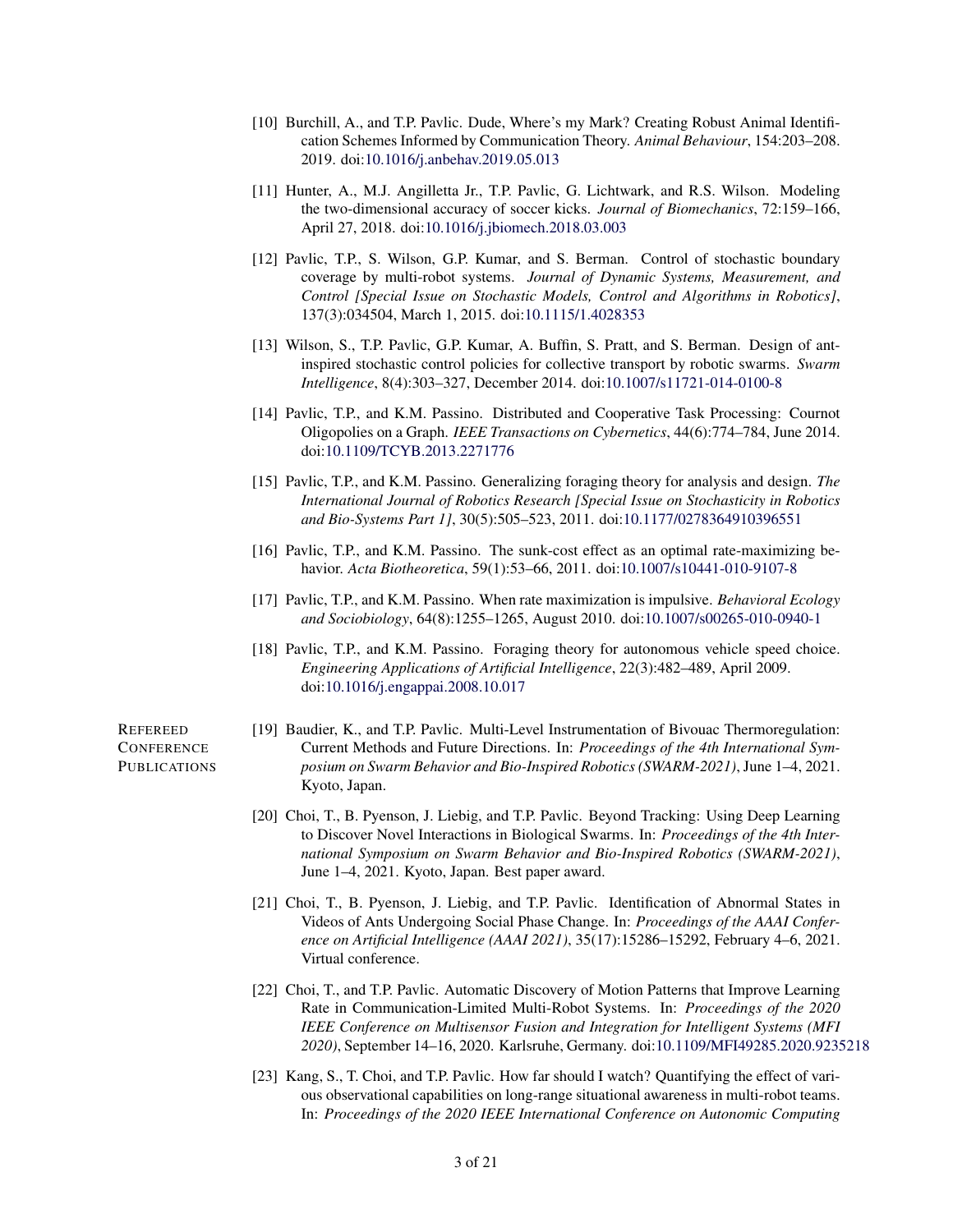*and Self-Organizing Systems (ACSOS 2020)*, August 17–21, 2020. Washington, DC, USA. doi[:10.1109/ACSOS49614.2020.00036](https://doi.org/10.1109/ACSOS49614.2020.00036)

- [24] Choi, T., S. Kang, and T.P. Pavlic. Learning local behavioral sequences to better infer non-local properties in real multi-robot systems. In: *Proceedings of the 2020 IEEE International Conference on Robotics and Automation (ICRA 2020)*, May 31 – August 31, 2020. Paris, France. doi[:10.1109/ICRA40945.2020.9196728](https://doi.org/10.1109/ICRA40945.2020.9196728)
- [25] Bowers, K.P., L.G. Strickland, G. Cooke, C. Pippin, and T.P. Pavlic. Trust-based Information Propagation on Multi-robot Teams in Noisy Low-communication Environments. In: *Proceedings of the 14th International Symposium on Distributed Autonomous Robotic Systems (DARS 2018)*, October 15–17, 2018. Boulder, CO, USA. doi[:10.1007/978-3-](https://doi.org/10.1007/978-3-030-05816-6_17) [030-05816-6\\_17](https://doi.org/10.1007/978-3-030-05816-6_17)
- [26] Strickland, L.G., K. Baudier, K.P. Bowers, T.P. Pavlic, and C. Pippin. Bio-Inspired Role Allocation of Heterogeneous Teams in a Site Defense Task. In: *Proceedings of the 14th International Symposium on Distributed Autonomous Robotic Systems (DARS 2018)*, October 15–17, 2018. Boulder, CO, USA. doi[:10.1007/978-3-030-05816-6\\_10](https://doi.org/10.1007/978-3-030-05816-6_10)
- [27] Valentini, G., D.G. Moore, J.R. Hanson, T.P. Pavlic, S.C. Pratt, and S.I. Walker. Transfer of Information in Collective Decisions by Artificial Agents. In: *Proceedings of the 2018 Conference on Artificial Life (ALIFE 2018)*, July 23–27, 2018. Tokyo, Japan. doi[:10.1162/isal\\_a\\_00117](https://doi.org/10.1162/isal_a_00117)
- [28] Choi, T., T.P. Pavlic, and A. Richa. Automated Synthesis of Scalable Algorithms for Inferring Non-Local Properties to Assist in Multi-Robot Teaming. In: *Proceedings of the 2017 IEEE International Conference on Automation Science and Engineering (CASE 2017)*, August 20–23, 2017. doi[:10.1109/COASE.2017.8256320](https://doi.org/10.1109/COASE.2017.8256320)
- [29] Tuncali, C.E., S. Yaghoubi, T.P. Pavlic, and G. Fainekos. Functional Gradient Descent Optimization for Automatic Test Case Generation for Vehicle Controllers. In: *Proceedings of the 2017 IEEE International Conference on Automation Science and Engineering (CASE 2017)*, August 20–23, 2017. doi[:10.1109/COASE.2017.8256245](https://doi.org/10.1109/COASE.2017.8256245)
- [30] Tuncali, C.E., T.P. Pavlic, and G. Fainekos. Utilizing S-TaLiRo as an Automatic Test Generation Framework for Autonomous Vehicles. In: *Proceedings of the 19th International Conference on Intelligent Transportation Systems (ITSC 2016)*, November 1–4, 2016. doi[:10.1109/ITSC.2016.7795751](https://doi.org/10.1109/ITSC.2016.7795751)
- [31] Campbell, J., C.E. Tuncali, P. Liu, T.P. Pavlic, U. Ozguner, and G. Fainekos. Modeling concurrency and reconfiguration in vehicular systems: A  $\pi$ -calculus approach. In: *Proceedings of the 2016 IEEE International Conference on Automation Science and Engineering (CASE 2016)*, August 21–24, 2016. doi[:10.1109/COASE.2016.7743450](https://doi.org/10.1109/COASE.2016.7743450)
- [32] Pavlic, T.P., A. Adams, P.C.W. Davies, and S.I. Walker. Self-referencing cellular automata: A model of the evolution of information control in biological systems. In: *Proceedings of the 14th International Conference on the Synthesis and Simulation of Living Systems (ALIFE 14)*, July 30 – August 2, 2014. doi[:10.7551/978-0-262-32621-6-ch083](https://doi.org/10.7551/978-0-262-32621-6-ch083)
- [33] Pavlic, T.P.. Using Physical Stigmergy in Decentralized Optimization Under Multiple Non-separable Constraints: Formal Methods and an Intelligent Lighting Example. In: *Proceedings of the 2014 Workshop on Nature Inspired Distributed Computing (NI-DISC 2014)*, pp. 402–411, May 19, 2014. doi[:10.1109/IPDPSW.2014.52](https://doi.org/10.1109/IPDPSW.2014.52)
- [34] Pavlic, T.P., S. Wilson, G.P. Kumar, and S. Berman. An enzyme-inspired approach to stochastic allocation of robotic swarms around boundaries. In: *Proceedings of the 16th*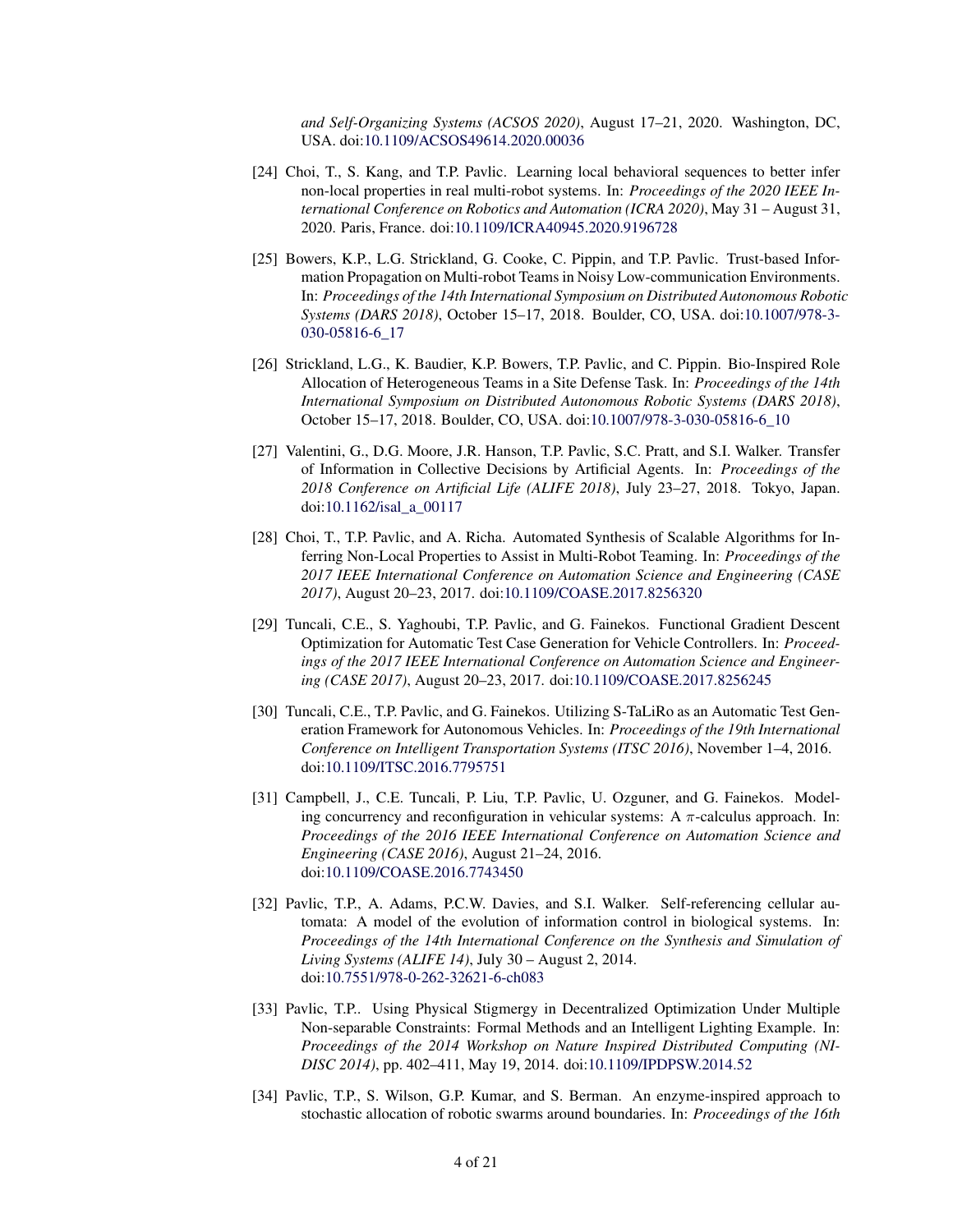*International Symposium on Robotics Research (ISRR 2013)*, pp. 631–647, December 16–19, 2013. doi[:10.1007/978-3-319-28872-7\\_36](https://doi.org/10.1007/978-3-319-28872-7_36)

- [35] Kumar, G.P., A. Buffin, T.P. Pavlic, S.C. Pratt, and S.M. Berman. A Stochastic Hybrid System Model of Collective Transport in the Desert Ant *Aphaenogaster cockerelli*. In: *Proceedings of the 16th International Conference on Hybrid Systems: Communication and Control (HSCC 2013)*, pp. 119–124, April 8–11, 2013. doi[:10.1145/2461328.2461349](https://doi.org/10.1145/2461328.2461349)
- [36] Pavlic, T.P., and K.M. Passino. Cooperative task-processing networks. In: *Proceedings of the Second International Workshop on Networks of Cooperating Objects (CONET 2011)*, April 11, 2011.
- [37] Freuler, R.J., M.J. Hoffmann, T.P. Pavlic, J.M. Beams, J.P. Radigan, P.K. Dutta, J.T. Demel, and E.D. Justen. Experiences with a Comprehensive Freshman Hands-On Course – Designing, Building, and Testing Small Autonomous Robots. In: *Proceedings of the 2003 American Society for Engineering Education Annual Conference & Exposition*, 2003.
- PATENTS [38] Tuncali, C.E., T.P. Pavlic, and G. Fainekos. Model predictive adaptive cruise control for reducing rear-end collision risk with follower vehicles. US Patent 10766489B2, 2020.

*Talks associated with conference publications listed above are not included here.*

**CONFERENCE** TALKS

- [39] Lynch, C., I. Bespalova, T.P. Pavlic and J.H. Fewell. How to Effectively Sample to Es
	- timate Distributions of Behavioral States and Transitions in Social Insects. In: *4th International Symposium on Swarm Behavior and Bio-Inspired Robotics (SWARM-2021)*, June 1–4, 2021. Kyoto, Japan.
	- [40] Navas Zuloaga, M.G., K.M. Baudier, T.P. Pavlic, J.H. Fewell, N. Ben-Asher, and Y. Kang. A mathematical model of flexible collective defense: crisis response in stingless bees. In: *International Symposium on Biomatheamtics & Ecology Education & Research (BEER 2020)*, November 13–15, 2020. Illinois State University.
	- [41] Burchill, A.T., K.S. O'Meara, T.P. Pavlic, S.C. Pratt, and C.R. Reid. "Cooperatively transporting massive prey up vertical surfaces in the weaver ant Oecophylla smaragdina." Entomology 2019, November 17–20, St. Louis, MO.
	- [42] Baudier, K.M., M.M. Bennett, J.H. Fewell, T.P. Pavlic. Neural and physiological underpinnings of defense specialization in soldiers of the stingless bee *Tetragonisca angustula*. Entomology 2019, November 17–20, St. Louis, MO.
	- [43] Valentini, G., N. Mizumoto, T.P. Pavlic, S.C. Pratt, and S.I. Walker. Complex Communication: Receiver-Sourced Signals that Regulate Information Flow During Social Recruitment. Behaviour 2019, July 23–27, 2019, Chicago, IL.
	- [44] X. Guo, M. Lin, L. Saldyt, T.P. Pavlic, Y. Kang, J.H. Fewell. A study of alarm propagation in ants with machine learning and network building. Behaviour 2019, July 23–27, 2019, Chicago, IL.
	- [45] Burchill, A.T., C. Reid, K. O'Meara, T.P. Pavlic, S. Pratt. Collective transport up vertical surfaces in the weaver ant *Oecophylla smaragdina.* Behaviour 2019, July 23–27, 2019, Chicago, IL.
	- [46] Baudier, K., M. Bennett, J.H. Fewell, S.C. Pratt, T.P. Pavlic. Ageing modulates defensive tasks performed by soldiers of the stingless bee *Tetragonisca angustula*. Behaviour 2019, July 23–27, 2019, Chicago, IL.
	- [47] Pavlic, T.P., J.R. Hanson, G. Valentini, S.I. Walker, and S.C. Pratt. Cognition in physical spaces: A quorum-sensing mechanism for ants without sequential sampling. Behaviour 2019, July 23–27, 2019, Chicago, IL.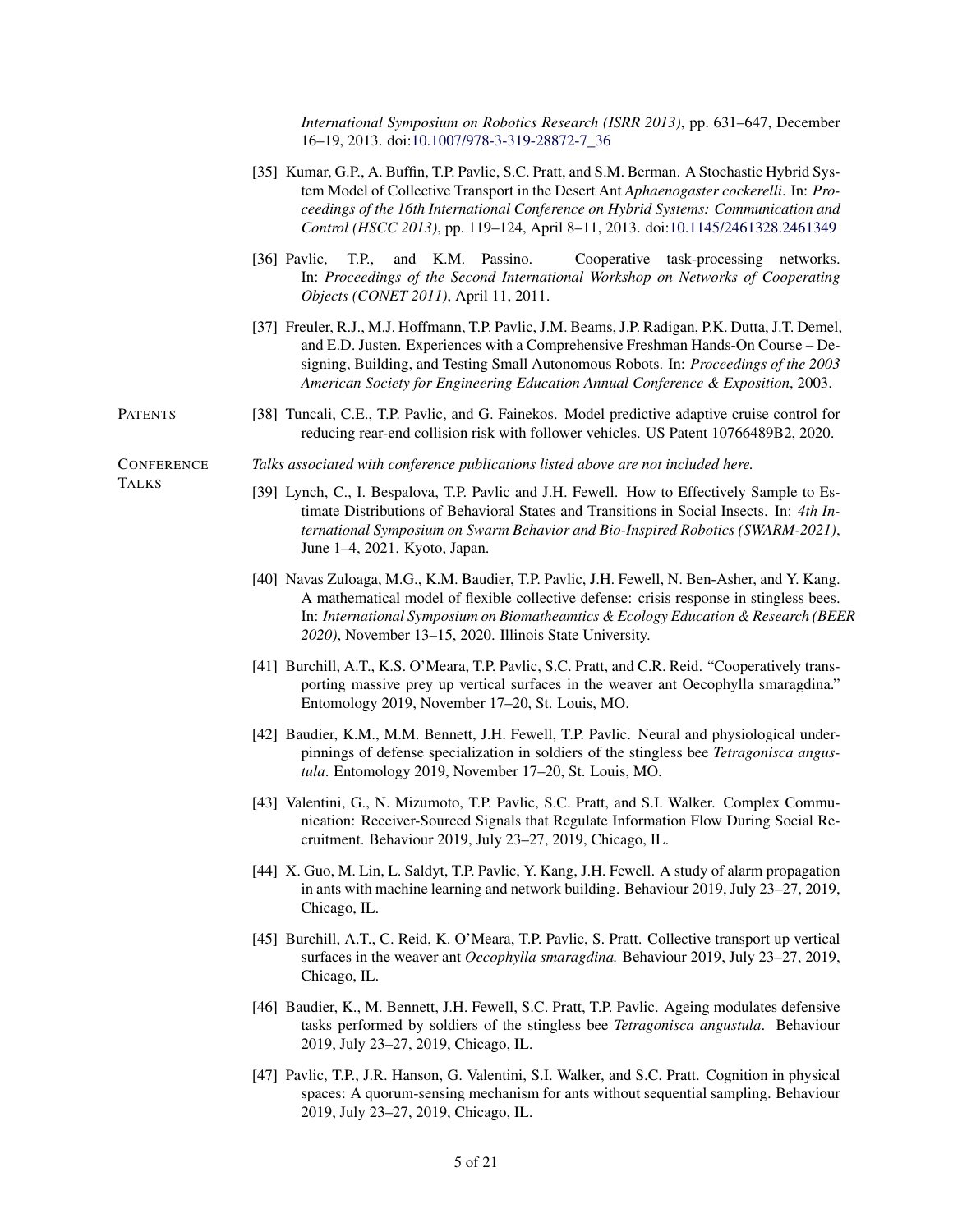- [48] Pavlic, T.P. Distributed Non-linear Optimization under Non-separable Constraints: A Lowcommunication Approach with a Power Systems Example. In: *2018 INFORMS Annual Meeting*, November 4–7, 2018. Phoenix, AZ, USA.
- [49] Xin Su, and T.P. Pavlic. Improving Exploration in Population-based Metaheuristics using Fading Consensus: Application to PSO. In: *2018 INFORMS Annual Meeting*, November 4–7, 2018. Phoenix, AZ, USA.
- [50] Pavlic, T.P. Intake Targets or Rate Maximization? A Foraging Currency that Aligns OFT and the GF. In: International Society for Behavioral Ecology 2018 Conference (ISBE 2018), August 11–16, 2018. Minneapolis.
- [51] Valentini, G., S. Zhou, J.R. Hanson, T.P. Pavlic, S.C. Pratt, and S.I. Walker. Information transfer during tandem-running behavior of the ant *Temnothorax rugatulus*: Time scales of leadership? In: International Union for the Study of Social Insects 2018 Meeting (IUSSI 2018), August 5–10, 2018. Guarujá, Brazil.
- [52] Baudier, K.M., J. Fewell, T.P. Pavlic, and S.C. Pratt. Changing of the Guard: Task dynamics of stingless bee nest defense in cleptoparasitic environments. In: International Union for the Study of Social Insects 2018 Meeting (IUSSI 2018), August 5–10, 2018. Guarujá, Brazil.
- [53] Pavlic, T.P., J.R. Hanson, G. Valentini, S.I. Walker, and S.C. Pratt. Quorum sensing without counting, a discounting approach, or: Nobody goes there anymore, it's too crowded. In: *6th Workshop on Biological Distributed Algorithms (BDA 2018)*, July 23, 2018. London, UK.
- [54] Burchill, A., T.P. Pavlic, and S.C. Pratt. Macronutrient regulation and foraging strategies in the Neotropical ant *Ectatomma ruidum*. In: *2017 Annual Meeting of the Entomological Society of America*, November 5–8, 2017. Denver, CO, USA.
- [55] Xin Su, and T.P. Pavlic. Characterization and Prediction of Hyper-jump Diffusion in Consensus Dynamics on Networks. In: *2017 INFORMS Annual Meeting*, October 22–25, 2017. Houston, TX, USA.
- [56] Wheatley, R., O. Levy, T.P. Pavlic, and R.S. Wilson. What factors determine predation success? Considering speed, agility, and strategy for predators and prey. In: *2017 Annual Meeting of the Society for Integrative and Comparative Biology*, January 4–8, 2017. New Orleans, LA, USA.
- [57] Wheatley, R., O. Levy, T.P. Pavlic, and R.S. Wilson. Predicting predator evasion success based on speed, agility, and escape path. In: *2016 Ecological Society of Australia*, November 28 – December 2, 2016. Fremantle, Australia.
- [58] Pavlic, T.P.. From social insects to smart, flexible, adaptive teams of robots: The biomechanics of group decision-making. In: *2016 XXV International Congress of Entomology*, September 25–30, 2016. Orlando, FL, USA.
- [59] Pavlic, T.P., and S.C. Pratt. Testing Unified Foraging Theories with Social Insects: Integrating Macronutrient Regulation with More Traditional Costs and Benefits. In: *2015 Conference on Complex Systems*, September 28 – October 2, 2015. Tempe, AZ, USA.
- [60] Pavlic, T.P., and S.C. Pratt. Numerical Methods within the Ant Colony: The Illuminating Case of Multi-Objective Macronutrient Regulation in Eusocial Insects. In: *2nd Workshop on Biological Distributed Algorithms (BDA 2014)*, Austin, TX, October 11–12, 2014.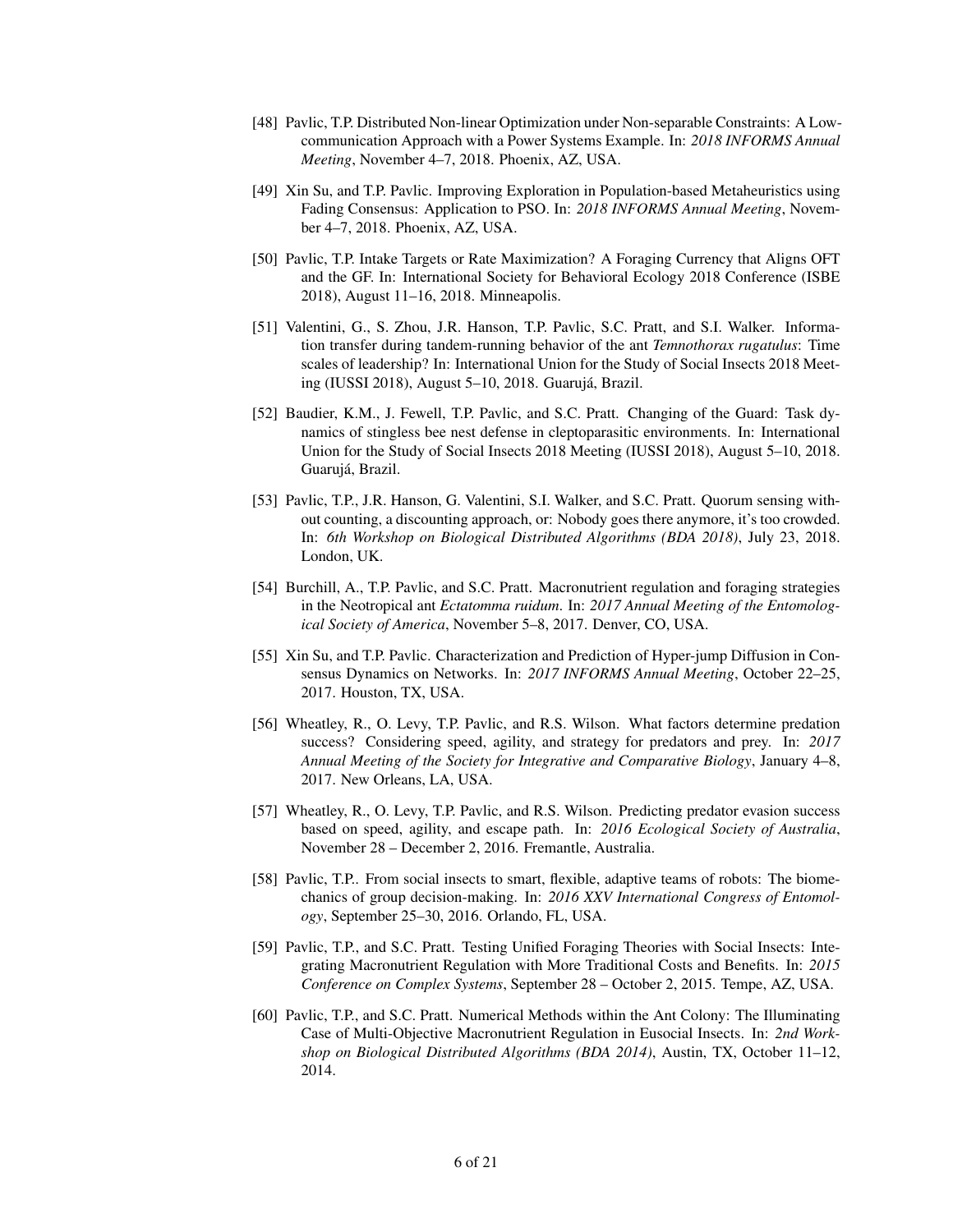- [61] Pavlic, T.P., and S.C. Pratt. Understanding foraging patterns that achieve colony-level macronutrient regulation. In: *2014 International Union for the Study of Social Insects International Congress (IUSSI 2014)*, Queensland, Australia, July 13–18, 2014.
- [62] Pavlic, T.P. Kinetic modeling of social insect behavior and beyond: Lessons from stochastic robotics. In: *2013 International Symposium on Biomathematics and Ecology Education and Research (BEER 2013)*, Arlington, VA, October 11–13, 2013.
- [63] Pavlic, T.P., and S.C. Pratt. Sequential-sampling models of quorum sensing in househunting *Temnothorax* ants. In: *50th Annual Conference of the Animal Behavior Society*, July 28–August 1, 2013.
- [64] Pavlic, T.P. Speed–accuracy tradeoffs in *Temnothorax rugatulus* ants: Sequential-sampling models of quorum detection while house hunting. In: *2013 Society for Mathematical Biology Annual Meeting and Conference (SMB 2013)*, June 10–13, 2013.
- [65] Pavlic, T.P., and S.C. Pratt. Sequential-sampling models of quorum detection in househunting ants. In: *2012 North American Section Meeting of the International Union for the Study of Social Insects (IUSSI-NAS 2012)*, October 5–7, 2012.
- [66] Xin Su, and T.P. Pavlic. Dynamical Characterizations of Complex Behavior in Consensus Networks with Stochastic Link Failures. In: Proceedings of the 2017 SIAM Conference on Dynamical Systems, May 21–25, 2017. Snowbird, UT, USA. Poster abstract.
	- [67] Burchill, A.T., T.P. Pavlic, and S.C. Pratt. Consistent self-organized foraging allocations in the macronutrient-regulating carpenter ant, Camponotus fragilis. In: *2016 XXV International Congress of Entomology*, September 25–30, 2016. Orlando, FL, USA. Poster abstract. doi[:10.1603/ICE.2016.114782](https://doi.org/10.1603/ICE.2016.114782)
	- [68] Pavlic, T.P. Physical Stigmergy for Decentralized Constrained Optimization: An Intelligent Lighting Example. In: *Proceedings of the 4th International Conference on Cyber-Physical Systems (ICCPS 2013)*, April 8–11, 2013. Poster abstract.
	- [69] Pavlic, T.P., S. P. Peddi, P.A.G. Sivilotti, and B.W. Weide. Getting Out of the Way Safety Verification without Compromise. In: *Proceedings of the 2012 IEEE/ACM Third International Conference on Cyber-Physical Systems (ICCPS 2012)*, April 17–19, 2012. Poster abstract.
	- [70] Pavlic, T.P., P.A.G. Sivilotti, A.D. Weide, and B.W. Weide. Verification of Smooth and Close Collision-Free Cruise Control. In: *Proceedings of the 2011 Symposium on Control and Modeling Cyber-Physical Systems*, October 20–21, 2011. Poster abstract.
	- [71] Özgüner, Ü., A. Krishnamurthy, F. Özgüner, K. Redmill, P. Sivilotti, B. Weide, and T. Pavlic. CPS: Autonomous driving in urban environments. In: *Proceedings of the 2011 NSF CPS PI Meeting*, August 1–2, 2011. Poster abstract.
	- [72] Pavlic, T.P., and K.M. Passino. Cooperative task processing. In: *Proceedings of the ICAM 2009 Symposium: Emergence in Physical, Biological, and Social Systems IV*, November 13, 2009. Poster abstract.
- INVITED TALKS [73] Pavlic, T.P. Technically a Model: Animal Behavior in Engineering Design. In: *58th Annual Conference of the Animal Behavior Society (ABS 2021)*, 2021. Virtual conference. Past-President Symposium speaker.
	- [74] Caetano-Anollés, K., B. Ewers, S. Iyer, J.R. Lucas (presenter), T.P. Pavlic, A.P. Seale, and Y. Zeng. A minimal framework for describing living systems: a multi-dimensional view of life across scales. In: *58th Annual Conference of the Animal Behavior Society (ABS 2021)*, 2021. Virtual conference.

#### **CONFERENCE POSTERS**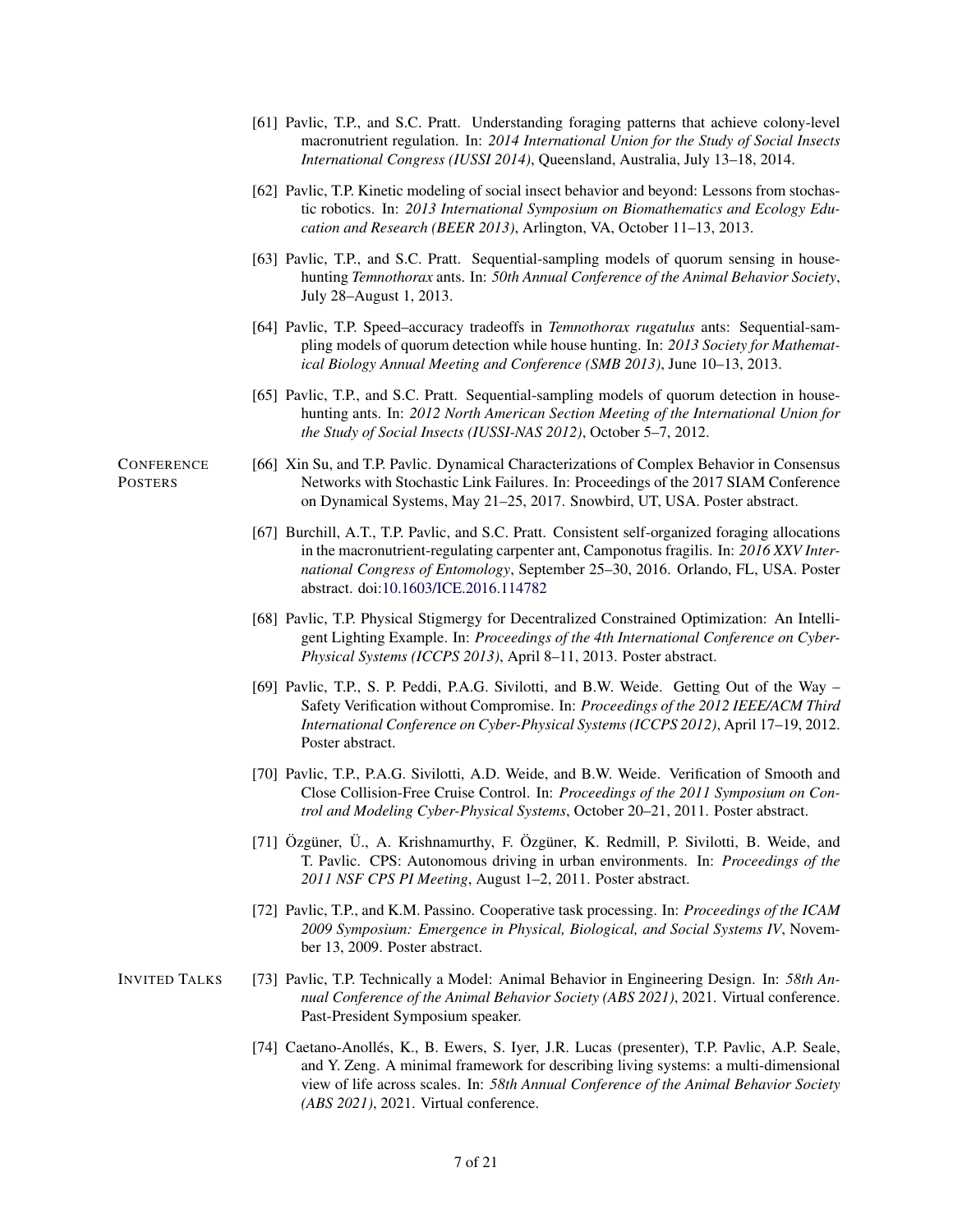- [75] Pavlic, T.P. Viewing the socio-technological dimensions of vehicle autonomy through the lens of ecology and organismal and integrative biology. In: *IPAM Workshop IV: Social Dynamics Beyond Vehicle Autonomy*, November 30 – December 4, 2020. UCLA.
- [76] Pavlic, T.P. Thinking about Randomness for Thinking. In: Google/O'Reilly Science Foo Camp (SciFoo 2020), October 23–25, 2020.
- [77] Pavlic, T.P. Cognition in Tiny, Random Spaces: What You Get for Free When There is No Free Energy. In: Soft Condensed Matter & Physics of Living Systems Seminar, March 10, 2020. Georgia Institute of Technology.
- [78] Pavlic., T.P. Enclosed Autonomy: Opportunities and Challenges for Intelligent Systems in Closed Worlds. In: Life and Systems in Closed Worlds workshop, December 11–13, 2019, Oracle, AZ.
- [79] Pavlic, T.P. Beyond Gilding Refined Gold: Does Biological Computation Compute?. In: Coffee@Beyond monthly seminar, January 28, 2019, Tempe, AZ.
- [80] Pavlic, T.P. Model Systems for Studying Information Spread. In: 2018 DARPA SocialSim PI Meeting and Challenge Event. December 11–13, 2018, Arlington, MA.
- [81] Pavlic, T.P. Thinking Outside the 'Bot: What Ecology, Physiology, and Conservation Biology can Offer to Engineering Design. In: *The Ohio State University, Department of Electrical & Computer Engineering Seminar*, September 13, 2018.
- [82] Pavlic, T.P. Thinking Outside the 'Bot: What Ecology, Physiology, and Conservation Biology can Offer to Engineering Design. In: *Georgia Institute of Technology Decision and Control Laboratory Seminar*, July 19, 2017.
- [83] Pavlic, T.P. Living laboratories and natural histories for distributed computing. In: *Moving and Computing 2017: 7th Research Meeting and School on Distributed Computing by Mobile Robots*, June 5–9, 2017.
- [84] Pavlic, T.P. Be Undisciplined. Lose Your Innocence. Get to Work. In: *TEDxASU 2017: Innovators*, March 23, 2017.
- [85] Pavlic, T.P. Free-loading isn't free: The lack of control of cheating in ants, bees, wasps, and collaborative robots. In: 2017 ASU Cooperation and Conflict Symposium, February 16, 2017. Tempe, AZ, USA.
- [86] Pavlic, T.P. Algorithmic foundations of biological matter: faster, cheaper, and more out of control. In: *Algorithmic Foundations of Programmable Matter (Dagstuhl Seminar 16271)*, July 3–8, 2016.
- [87] Pavlic, T.P. Kinetic modeling of collective behavior: When a good match goes bad. In: *KI-Net Workshop on Collective Dynamics and Model Verification: Connecting Kinetic Modeling to Data*, April 17–19, 2015.
- [88] Pavlic, T.P. The hidden demographics of distributed information processing: The role of intermediates in a social-insect colony. In: *Social Insects as Models for Biological Complexity: Lessons Learned and Challenges on the Horizon*, symposium of the 2014 Annual Meeting of the Entomological Society of America (Entomology 2014). November 16–19, 2014.
- [89] Pavlic, T.P. Understanding foraging patterns that achieve colony-level macronutrient regulation. In: *ASU–UWü International Symposium and Workshop on Frontiers in Insect Behavior, Social Organization, and Evolution*, May 23–30, 2014.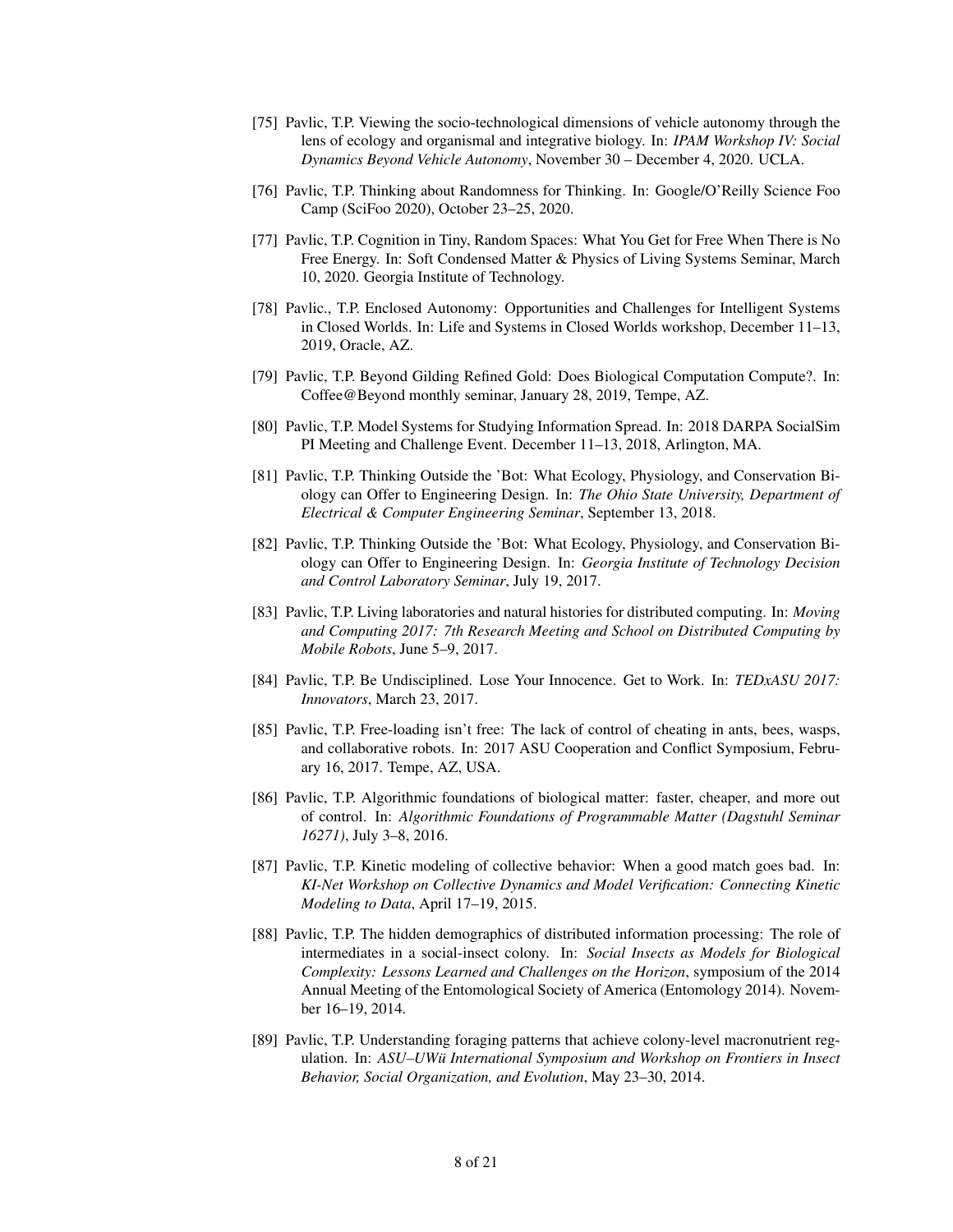- [90] Pavlic, T.P. Take Home Messages: Evolution of Distributed Computational Networks. In: *BEYOND Center Physics of Living Matter Workshop: Information, Complexity, and Life*, February 24–25, 2013.
- [91] Pavlic, T.P. Biomathematics at "The New American University." In: "Biomathematics Courses and Programs" expert panel at 2013 International Symposium on Biomathematics and Ecology Education and Research (BEER 2013), October 11–13, 2013.
- [92] Pavlic, T.P. The Economic Framework: Constrained Optimization and Colony Collapse Disorder. In: *Perspectives for Mathematical and Biological Interdisciplinary Research on Honeybees and Pollination*, June 14, 2013.
- [93] Pavlic, T.P. Stochastic Robotics: Complexity, Compositionality, and Scalability. In: *KI-Net Workshop on Kinetic Theory for the Emergence of Complex Behavior in Social and Economic Systems*, February 22–24, 2013.
- BOOK CHAPTERS [94] Pavlic, T.P. Social Models from Non-Human Systems. In: P. Davis, J. Pfautz, and Angela O'Mahony (Eds), *Social-Behavioral Modeling for Complex Systems*, ch. 11, pp. 231– 261, 2019. doi[:10.1002/9781119485001.ch11](https://doi.org/10.1002/9781119485001.ch11)
	- [95] Weinstein, S., and T.P. Pavlic. Noise and function. In: S.I. Walker, P.C.W. Davies, and G.F.R. Ellis (Eds), *From Matter to Life: Information and Causality*, ch. 9, pp. 126–143, 2017. doi[:10.1017/9781316584200.009](https://doi.org/10.1017/9781316584200.009)
	- [96] Pavlic, T.P., and S.C. Pratt. Superorganismic Behavior via Human Computation. In: P. Michelucci (Ed.), *Handbook of Human Computation*, ch. 74, pp. 911–960. 2013. doi[:10.1007/978-1-4614-8806-4\\_74](https://doi.org/10.1007/978-1-4614-8806-4_74)

**OTHER PUBLICATIONS** 

- [97] Pavlic, T.P., P.A.G. Sivilotti, A.D. Weide, and B.W. Weide. Comments on 'Adaptive Cruise Control: Hybrid, Distributed, and Now Formally Verified'. Tech. report OSU-CISRC-7/11-TR22, The Ohio State University, 2011.
- [98] Pavlic, T.P., and K.M. Passino. Cooperative Task-processing Networks: Parallel Computation of Non-trivial Volunteering Equilibria. Tech. report OSU-CISRC-3/11-TR05, The Ohio State University, 2011.
- [99] Pavlic, T.P. *Design and Analysis of Optimal Task-Processing Agents*. PhD thesis, The Ohio State University, Columbus, OH, 2010.
- [100] Pavlic, T.P. *Optimal Foraging Theory Revisited*. Master's thesis, The Ohio State University, Columbus, OH, 2007.

#### GRANTS Awarded

- [1] Co-Principal Investigator, "Center of Excellence for Accelerating Operational Efficiency (CAOE) - Year 4", DHS, \$3,715,000, July 1, 2020 to June 30, 2021.
- [2] Co-Principal Investigator, "Center of Excellence for Accelerating Operational Efficiency (CAOE) - Year 3", DHS, \$4,171,000, July 1, 2019 to June 30, 2020.
- [3] Co-Principal Investigator, "Energy-efficient Neuromorphic Computing in Light of the Structural and Functional Evolution of Multi-scale Insect Brains", DARPA DSO, \$1,000,000, April 3, 2019 to October 2, 2020.
- [4] Co-Principal Investigator, "Autonomous System Control via Social Insect Models, Phase II", DARPA I2O, \$550,000, August 18, 2019 to August 17, 2020.
- [5] Co-Principal Investigator, "Autonomous System Control via Social Insect Models", DARPA I2O, \$990,792, May 17, 2018 to August 17, 2019.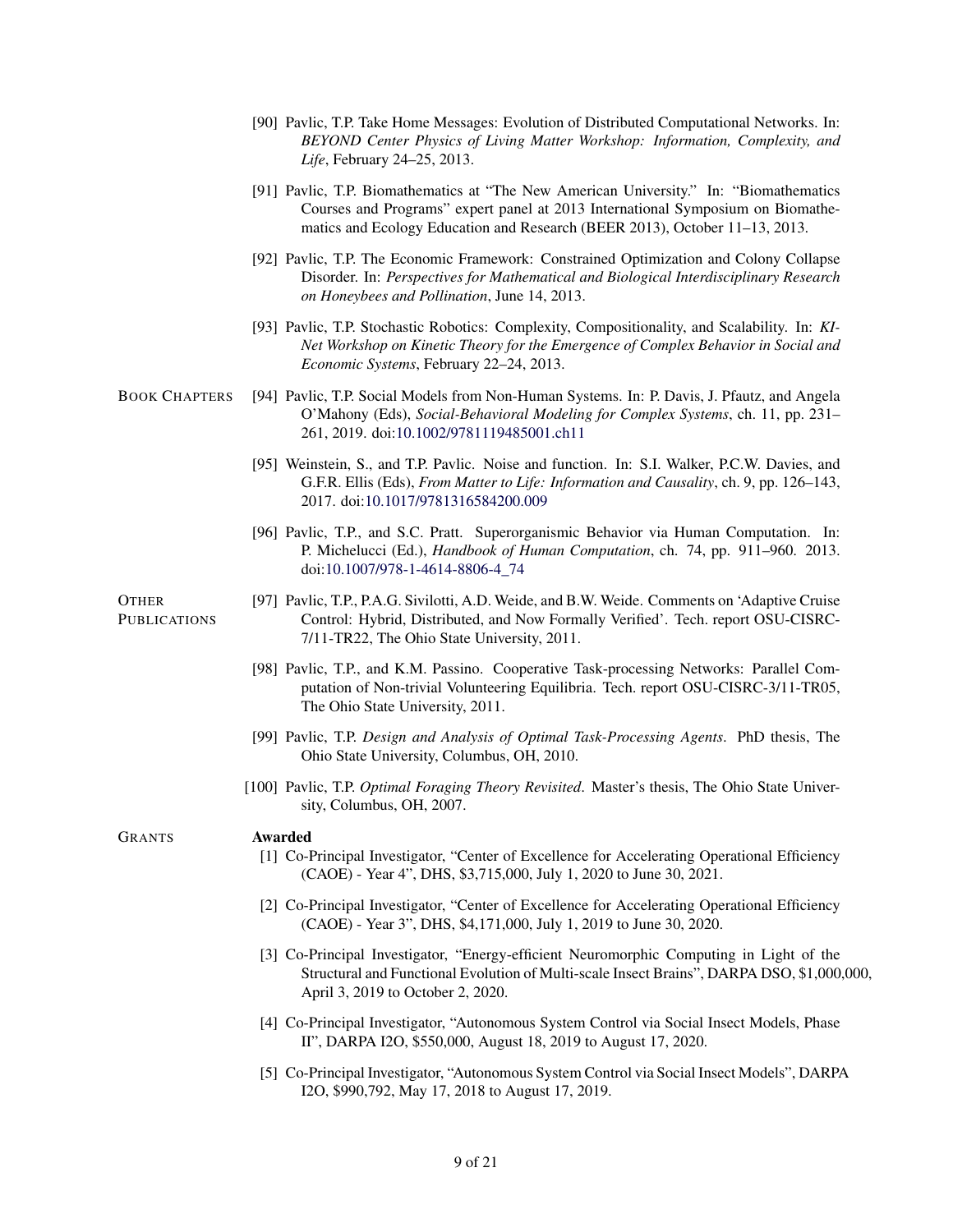- [6] Co-Principal Investigator, "Biomimicry for Sensory Communication", Google, \$288,367, December 1, 2017 to July 31, 2018.
- [7] Co-Principal Investigator, "CRISP: Type 2/Collaborative Research: Design and Control of Coordinated Green and Gray Water Infrastructure to Improve Resiliency in Chemical and Agricultural Sectors", NSF SES-1735579, \$1,874,988, September 1, 2017 to August 31, 2021.
- [8] Co-Principal Investigator, "A Methodology for Modeling Swarm Behavioral Dynamics from Local Observations", DARPA I2O, \$175,000, June 1, 2017 to May 31, 2018.
- [9] Co-Principal Investigator, "BioSwarm: Bio-Inspired Swarming", DARPA I2O, \$193,079, December 1, 2016 to February 28, 2018.
- [10] Co-Principal Investigator, "Emergent Computation in Collective Decision Making by the Crevice-Dwelling Rock Ant *Temnothorax rugatulus*", NSF PHY-1505048, \$595,006, May 1, 2016 to April 30, 2019.
- [11] Senior staff, "CPS:Synergy: Collaborative Research: Collaborative Vehicular Systems", NSF ECCS-1446730, \$914,802, January 1, 2015 to December 31, 2017.
- [12] Senior staff, "Autonomous Driving in Mixed-Traffic Urban Environments", NSF, [ECCS-0931669,](http://www.nsf.gov/awardsearch/showAward.do?AwardNumber=0931669) \$1,499,833, September 1, 2009 to August 31, 2012.

#### ADVISING AND Postdoctoral Scholars

MENTORING

- Dr. Kaitlin Baudier, 2017–2020 Co-advised by: Stephen C. Pratt and Jennifer H. Fewell
- Dr. Gabrielle Valentini, 2016–2020 Co-advised by: Stephen C. Pratt and Sara Imari Walker

#### Graduate Students

- Jinyung Hong, PhD Student, Computer Science Engineering, 2019–
- Colin Lynch, PhD Student, Animal Behavior, 2019– Co-advised by: Jennifer H. Fewell
- Xin Su, PhD Student, Industrial Engineering, 2015–
- Andrew Burchill, PhD Student, Animal Behavior, 2015– Co-advised by: Stephen C. Pratt
- Taeyeong Choi, PhD Student, Computer Science Engineering, 2016–2020 (graduated, PhD)
- Sehyeok Kang, MS Student, Computer Engineering, 2019–2020 (graduated, MS)
- Christian Seto, MS Student, Industrial Engineering, 2017–2018 (graduated, MS)

#### Undergraduate Honors Theses

- Liliaokeawawa Cothren, 2020–2021, Applied Mathematics, honors thesis (director) Thesis topic: Mathematical investigation of the adaptive value of marginal-value heuristic in a model forager
- Samantha Castro, 2019–2020, Biological Sciences, honors thesis (director) Thesis topic: The Individual Contribution to Cooperative Transport in the ant *Novomessor albisetosus*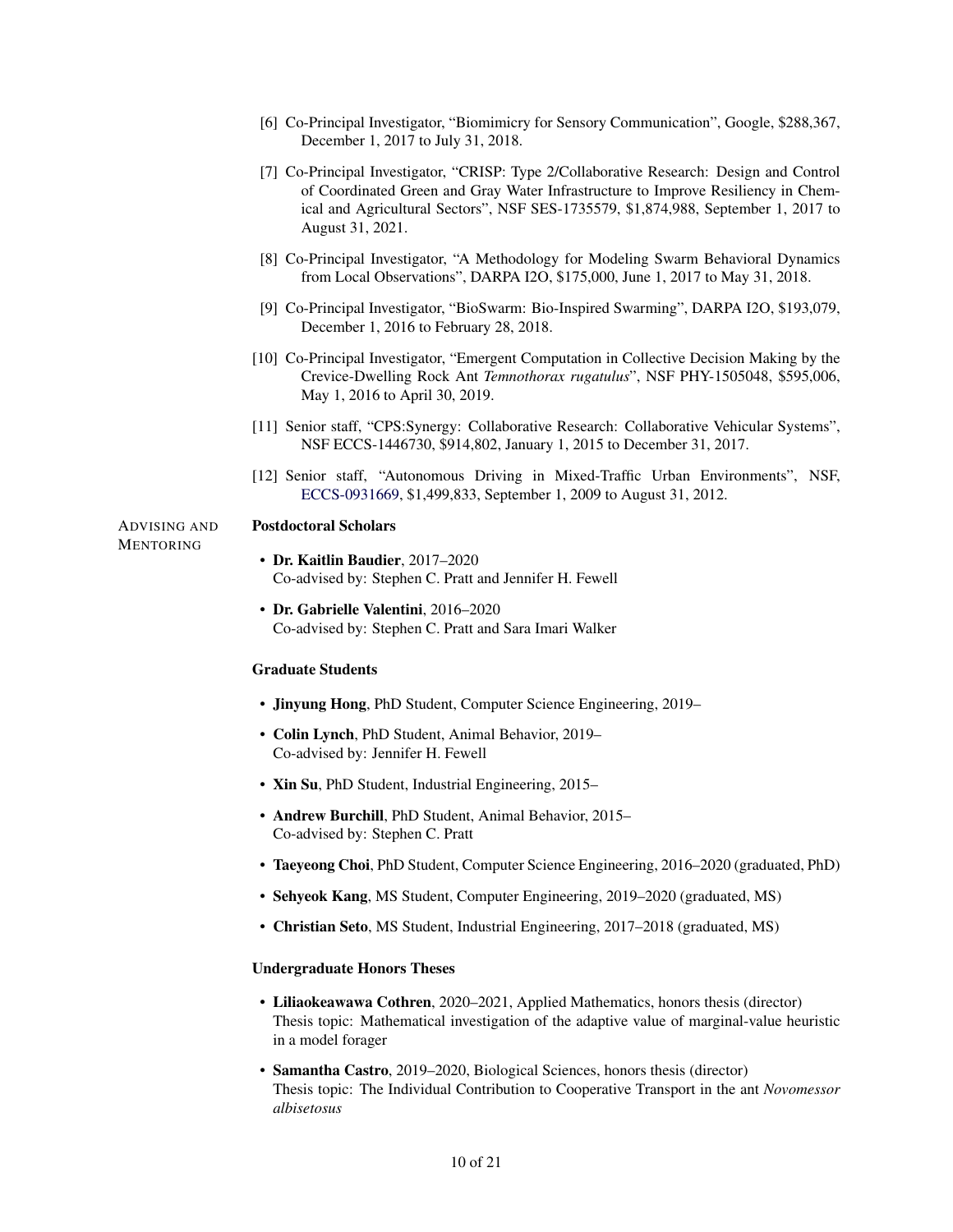- Danielle Adams, 2018–2019, Industrial Engineering, honors thesis (director) Thesis topic: Simulation optimization of industrial foundry
- Jeanbat Busisi, 2018–2019, Industrial Engineering, honors thesis (director) Thesis topic: A study of delay and long waiting time of healthcare service delivery in public healthcare systems
- Robert Chandler, 2018, Computer Science, honors thesis (second reader) Thesis director: Michael Clough

Thesis topic: Developing an Educational Manufacturing Simulation

- Andrea Spence, 2017–2018, Industrial Engineering, honors thesis (second reader) Thesis director: Daniel McCarville Thesis topic: Optimized Line Calling Strategies in Ultimate Frisbee
- Erin Glavin, 2017–2018, Industrial Engineering, honors thesis (director) Thesis topic: A strategy for improved traffic flow
- Mikaela Hall, 2016–2017, Industrial Engineering, honors thesis (director) Thesis topic: The effect of workplace culture on productivity
- Garrett Burnett, 2015–2016, Arts, Media, and Engineering, honors thesis (second reader) Thesis director: Garth Paine Thesis topic: SoundSwarm: An interactive exploration of 3-dimensional and behavioral modeled sound
- Grant Doering, 2015–2016, Aerospace Engineering, honors thesis (second reader) Thesis director: Stephen C. Pratt. Thesis topic: Reunification dynamics and consensus decisions in *Temonthorax rugatulus*
- Christal Johnson, 2012, Biology, honors thesis (second reader) Thesis director: Stephen C. Pratt. Thesis topic: Modeling and analysis of quorum detection during emigration behavior in *Temnothorax rugatulus* ants

### Undergraduate Research

#### • Samantha Castro

Undergraduate student in Biology, Arizona State University. Laboratory support of research on collective transport in *Novomessor cockerelli* ants. 2018–2021

• Ricardo Weir

Undergraduate student in Computer Science Engineering, Arizona State University. Application of computer vision tools to automated tracking of ants. 2017–2018

#### • Hana Putnam and Alex Nachman

Undergraduate students in Biology, Arizona State University. Laboratory support of research on decentralized nutrient regulation in *Temnothorax rugatulus* ants. Primary adviser: Stephen C. Pratt. 2013.

#### • Taylor Vance and P. Logan Rogers and Betsy Siegworth

Undergraduate students in Biology, Arizona State University. Laboratory support of research on quorum detection by encounter rate in *Temnothorax rugatulus* ants. Primary adviser: Stephen C. Pratt. 2013.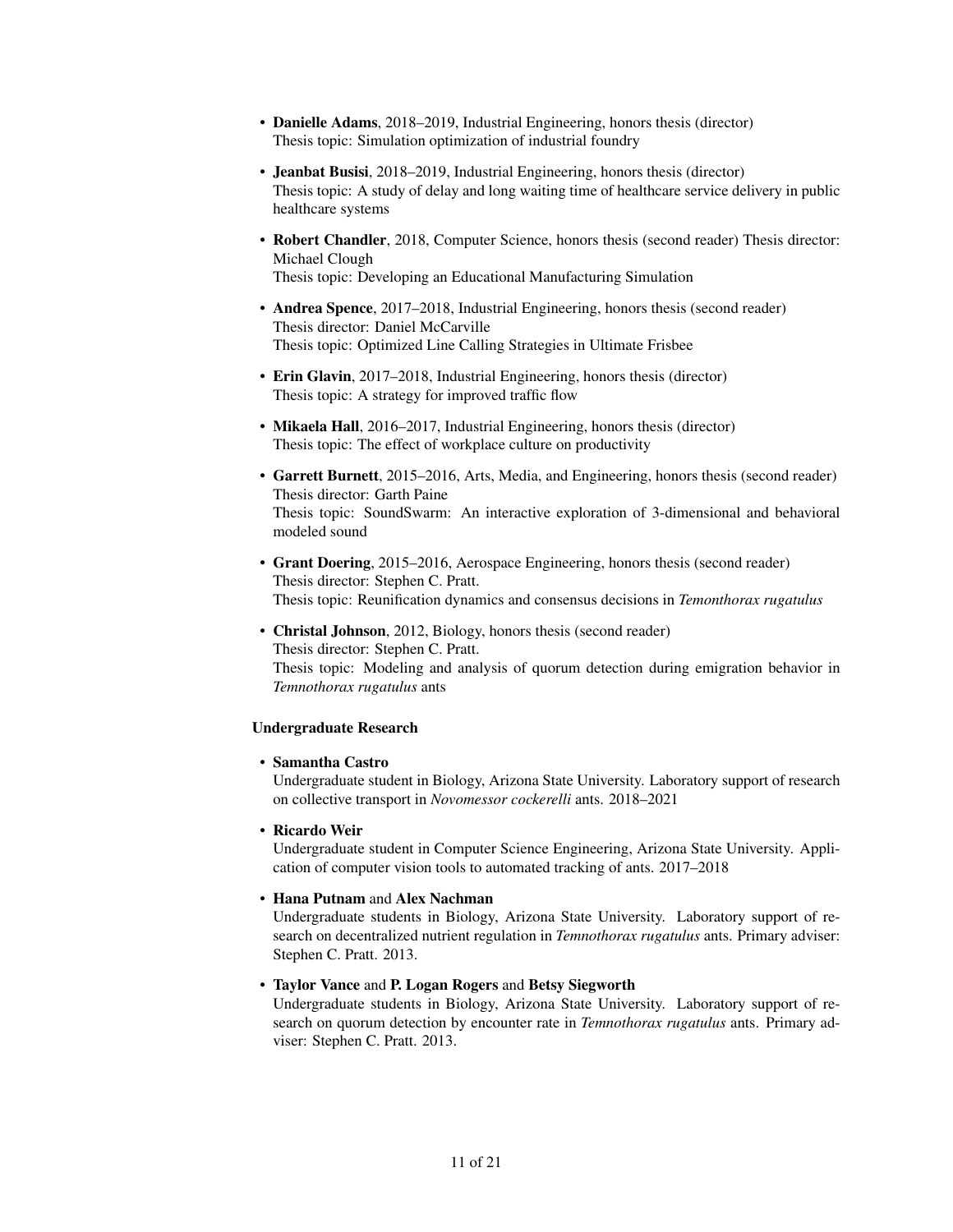### [Arizona State University](http://www.asu.edu/), Tempe, AZ

**TEACHING EXPERIENCE** 

- SOS 212 (Systems, Dynamics, and Sustainability)
- SOS 325 (Economics of Sustainability)
- IEE 475 (Simulating Stochastic Systems)
- SOS 591 (Selected Topics in Ecological Modeling)
- ANB 602/IEE 598 (Optimal Foraging Theory: From Biology to Engineering Design)
- ANB 602 (Noise and Function: Random Algorithms in Animal Behavior)
- IEE/CSE 598 (Bio-Inspired AI and Optimization)

#### *Guest Lecturer* April 2015

- ASM 394: Great Adaptations: Origins of Complexity in Nature
	- Undergraduate course in the science and mathematics of anthropology
	- Main instructor: Joan B. Silk
	- Lecture: "Connecting Evolutionary Adaptation and the Engineering Design Process"

### *Guest Lecturer* October 2013

- ANB 601: Research Strategies in Animal Behavior
	- Graduate-level course in animal behavior
	- Main instructor: Ronald L. Rutowski
	- Lecture: "Mathematical, Computational, and Experimental Modeling: Granularity and Parsimony"

### [The Ohio State University](http://www.osu.edu/), Columbus, OH

- Instructor for ECE 683: Undergraduate Design Project
	- Students designed retrofitable vehicle-to-vehicle communications system to aid in the development of verifiably safe adaptive cruise control.
	- Design project folded into larger research project on autonomous vehicles in mixedtraffic urban environments.

#### *Teaching Assistant* September 2007 to August 2009

## (sample graded material and student evaluations available upon request)

- Instructor for ECE 327: Electronic Devices and Circuits Laboratory I
	- Autumn 2007, Winter (2) and Spring 2008 (2), Winter (2) and Summer 2009
	- Responsible for 1-hour lecture and supervision of 3-hour laboratory. Students design and implement infrared modem and 8-ohm speaker driver.
	- Authored hundreds of pages of course material archived at [http://www.tedpavlic.com/teaching/osu/ece327.](http://www.tedpavlic.com/teaching/osu/ece327)
- Grader for ECE 481 Ethics in Electrical and Computer Engineering
	- Autumn 2007 and Autumn 2008
- Instructor for ECE 209: Circuits and Electronics Laboratory
	- Autumn 2008
	- Responsible for lecture and supervision of basic electronics laboratory.
	- Authored material at [http://www.tedpavlic.com/teaching/osu/ece209.](http://www.tedpavlic.com/teaching/osu/ece209)
- Instructor for ECE 557: Control, Signals, and Systems Laboratory
	- Summer 2008 (2 sections) and Summer 2009
	- Responsible for lecture and supervision of laboratory. Students used [Simulink](http://www.mathworks.com/products/simulink/) and [dSPACE](http://www.dspaceinc.com/) RTI1104 units for linear system control design.
	- Authored material at [http://www.tedpavlic.com/teaching/osu/ece557.](http://www.tedpavlic.com/teaching/osu/ece557)

### *Instructor* March 2012 to August 2012

### *Instructor* Fall 2015 to present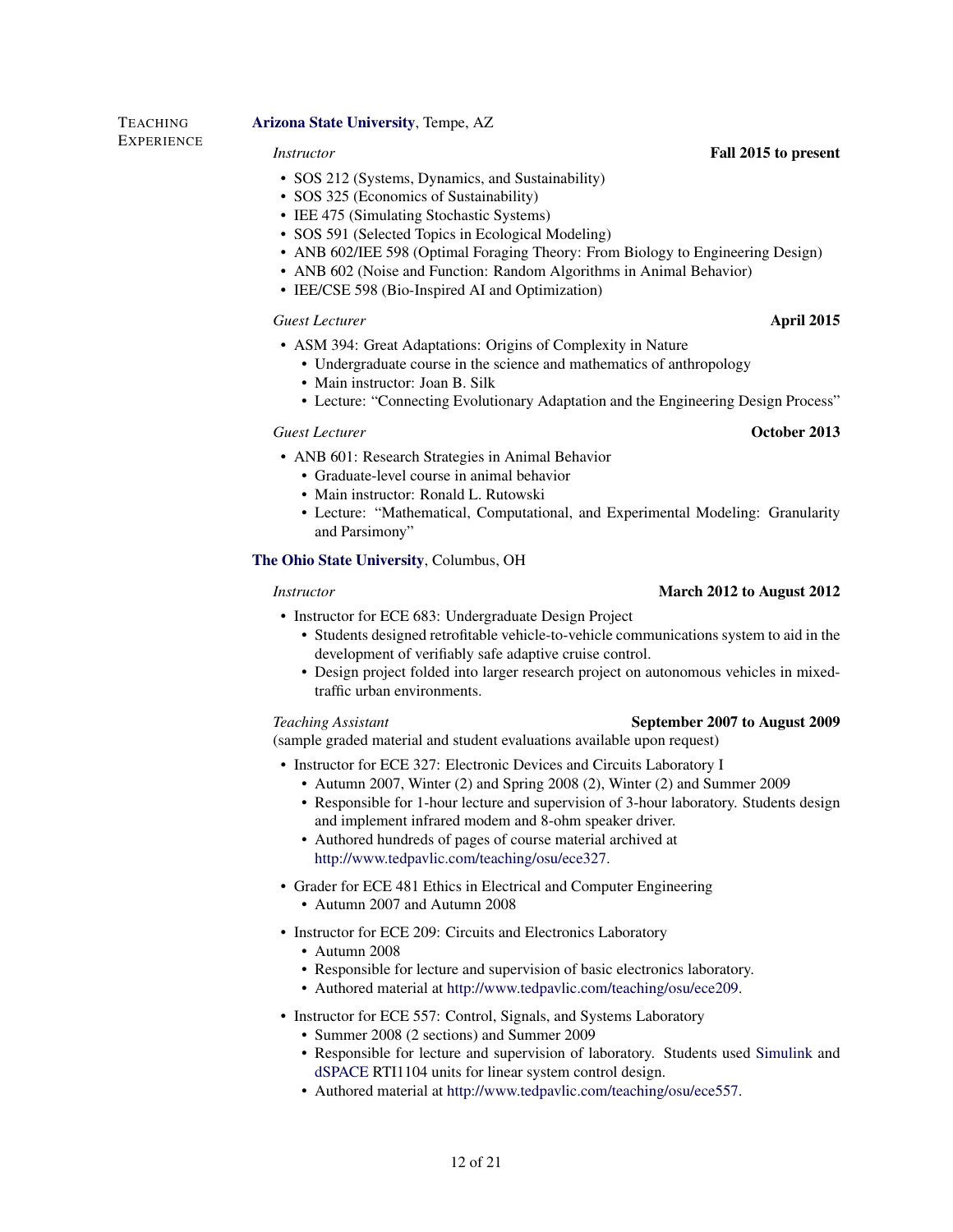- Lab Instructor for ECE 758: Control Systems Implementation Laboratory
	- Spring 2009 (2 sections)
	- Responsible for lecture and supervision of laboratory. Graduate and senior undergraduate students used [Simulink,](http://www.mathworks.com/products/simulink/) with [dSPACE](http://www.dspaceinc.com/) RTI1104 units for analysis of and advanced control implementation for linear and non-linear systems.
	- Authored material at [http://www.tedpavlic.com/teaching/osu/ece758.](http://www.tedpavlic.com/teaching/osu/ece758)

#### *[National Science Foundation GK-12 Graduate Fellow](http://www.nsfgk12.org/)* September 2006 to October 2007

Developed, implemented, and evaluated daily inquiry-based fourth-grade science lessons for a local inner-city public school class.

#### *Instructor* March 2002 to June 2004

- Member of [Fundamentals of Engineering for Honors](http://feh.eng.ohio-state.edu/) instructional team.
- Special graduate teaching appointment as undergraduate.
- Lectured weekly engineering laboratory for ENG H191, H192, and H193.
- Trained in-class undergraduate teaching assistants in laboratory procedure.
- Graded weekly lab reports and provided laboratory exams.

### *Teaching Assistant* September 2000 to March 2002

- Assisted [Fundamentals of Engineering for Honors](http://feh.eng.ohio-state.edu/) instructional team.
- Provided support to first-year engineering students (ENG H191, H192, and H193).
- Graded daily assignments on programming and drafting.
- Developed on-line journal system for Physics Education Research Group (PERG).

### *Undergraduate Researcher* September 2000 to March 2002

- Participated in the [Europa Undergraduate Research Forum,](http://www.cse.ohio-state.edu/europa/) a part of the [Reusable Soft](http://www.cse.ohio-state.edu/rsrg/)[ware Research Group.](http://www.cse.ohio-state.edu/rsrg/)
- Studied component-based software engineering undergraduate pedagogy.
- Researched changes to RESOLVE/C++ implementation for ANSI compliance.

#### **Grader** September 2001 to December 2001

• Graded daily electromagnetics assignments (ECE 311).

#### PROFESSIONAL Committee Service

**SERVICE** 

• Officer, IEEE Special Technical Community for Human Computation

#### Referee Service

- *IEEE Conference on Decision and Control (CDC)*
- *International Journal of Control*
- *ASME Journal of Dynamic Systems, Measurement, and Control*
- *IEEE International Conference on Robotics and Automation (ICRA)*
- *IEEE Robotics and Automation Letters*
- *IEEE/RSJ International Conference on Intelligent Robots and Systems (IROS 2021)*
- *IEEE Transactions on Signal Processing*
- *IEEE Transactions on Control Systems Technology*
- *IEEE Transactions on Cybernetics*
- *IEEE Transactions on Intelligent Transportation Systems*
- *The International Journal of Robotics Research*
- *Engineering Applications of Artificial Intelligence*
- *Journal of Simulation*
- *Winter Simulation Conference (WSC)*
- *International Conference on Autonomous Agents and Multiagent Systems (AAMAS)*
- *International Journal of Nonlinear Sciences and Numerical Simulation*
- *IEEE Symposium on Artificial Life*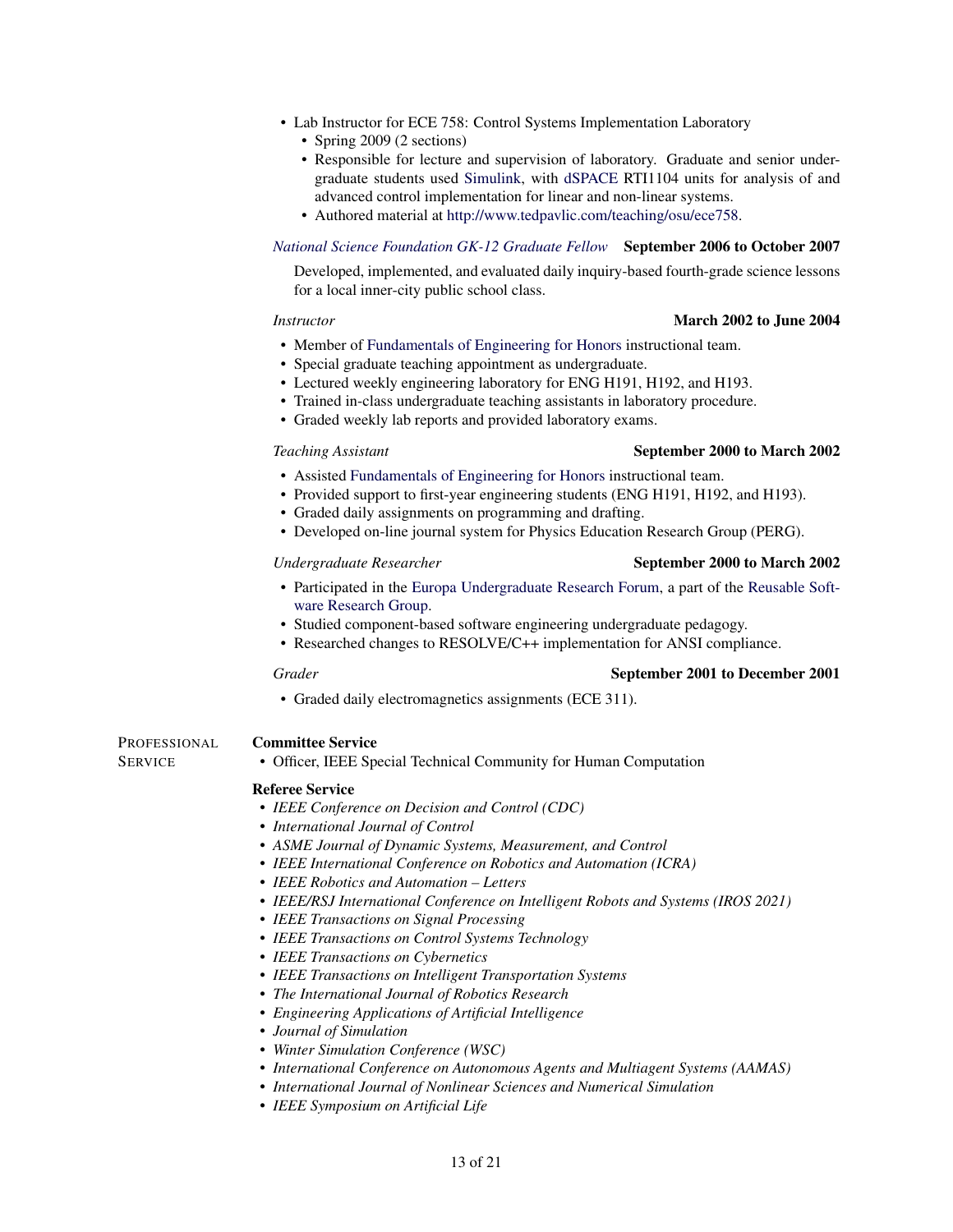- *Bioinspiration & Biomimetics*
- *Swarm and Evolutionary Computation*
- *Journal of the Royal Society Interface*
- *Scientific Reports*
- *American Naturalist*
- *Biology Letters*
- *Behavioral Ecology*
- *Behavioral Ecology and Sociobiology*
- *Animal Behaviour*
- *Ecology and Evolution*
- *Ecological Research*
- *Current Zoology*
- *Journal of Theoretical Biology*
- *International Journal of the Commons*

#### Editorial Service (journals only)

- *PLOS Computational Biology*, guest associate editor (2020)
- *Human Computation*, editorial board (2014–)
- *Frontiers in Robotics and AI, Computational Intelligence*, review editorial board (2014–)

#### Conference Service

- Organizer for special session: "Quantitative Approaches for Conservation, Natural Resource Management, and Energy", 2021 INFORMS Annual Meeting, Anaheim, CA, October 24–27, 2021.
- Program Committee: 8th Workshop on Biological Distributed Algorithms (BDA 2021), Virtual event, 2021.
- Program Committee: 2020 IEEE International Conference on Autonomic Computing and Self-Organizing Systems (ACSOS 2020), Washington, DC, 2020.
- Program Committee: 2020 IEEE Symposium on Artificial Life (IEEE ALIFE 2020)
- Publicity Chair: 2020 Southwest Robotics Symposium (SWRS 2020), Tempe, AZ, 2020.
- Program Committee: 7th Workshop on Biological Distributed Algorithms (BDA 2019), Toronto, Canada, 2019.
- Publicity Chair: 2019 Southwest Robotics Symposium (SWRS 2019), Tempe, AZ, 2019.
- Publicity Chair: 2018 International Symposium on Distributed Autonomous Robotic Systems (DARS 2018), Boulder, Colorado, 2018.
- Program Committee: 2017 IEEE Symposium on Artificial Life (IEEE ALIFE 2017), Honolulu, Hawaii, 2017.
- Program Committee: 2016 International Symposium on Intelligent Control (ISIC 2016), Buenos Aires, Argentina, September 19–22, 2016.
- Local Organizing Committee: 2015 Conference on Complex Systems (CCS'15), Tempe, AZ, September 28 – October 2, 2015.
- Co-organizer (with Yun Kang) for technical session: "Complex Systems of Social Insects in Research and Education", 2013 International Symposium on Biomathematics and Ecology Education and Research (BEER 2013), Arlington, VA, October 11–13, 2013.
- Organizer for mini-symposium: "MS19: Optimization and Rationality in Eusocial Insects", 2013 Society for Mathematical Biology Annual Meeting and Conference (SMB 2013), Tempe, AZ, June 10–13, 2013.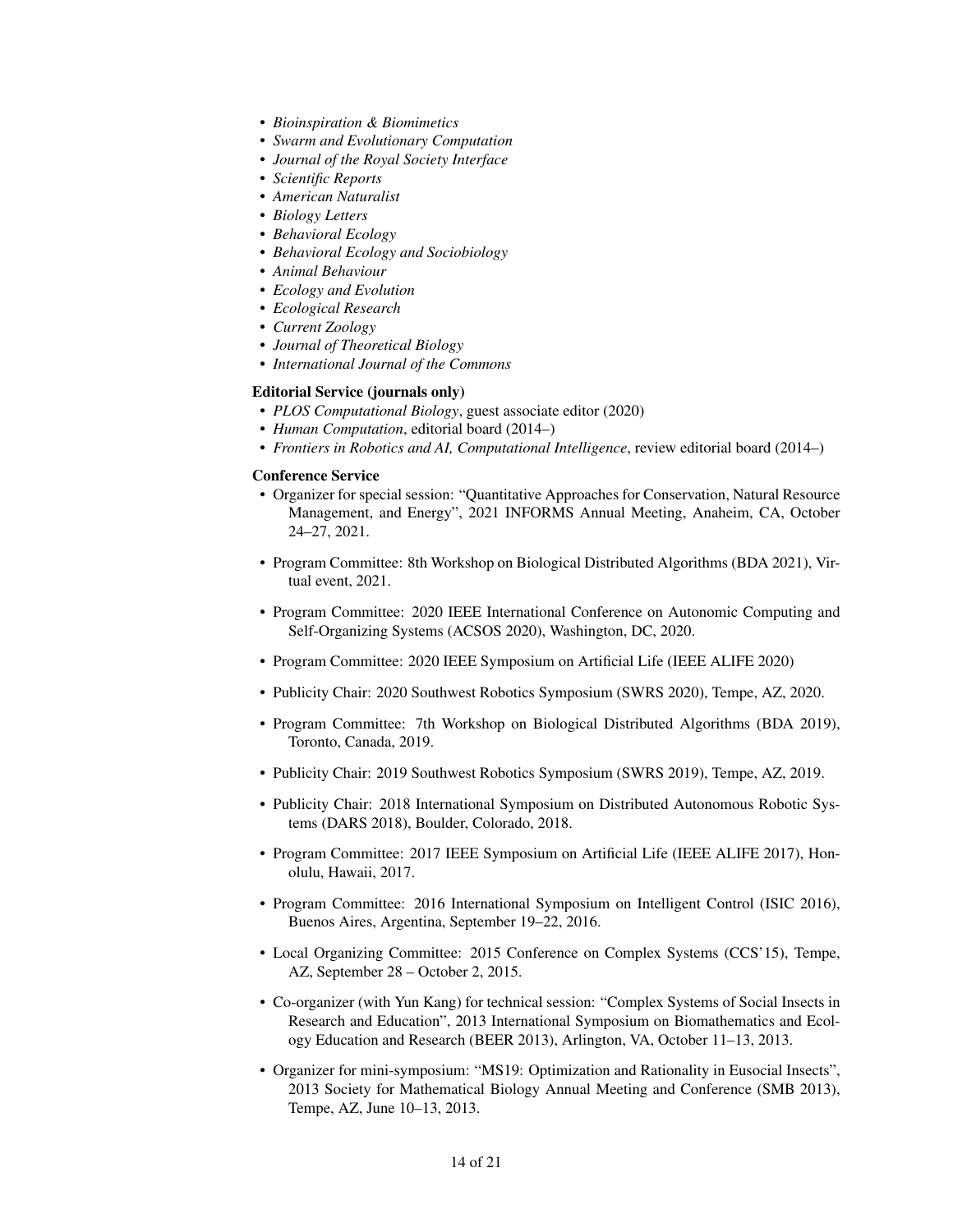• Organizer/Associate Editor for invited session: "Correctness by Verification and Design", 14th IEEE Conference on Intelligent Transportation Systems (ITSC 2011), Washington, DC, October 5–7, 2011.

PROFESSIONAL **EXPERIENCE** [Arizona State University](http://www.asu.edu/), Tempe, AZ

## *Assistant Professor* August 2015

- Joint Appointment:
	- School of Computing and Augmented Intelligence
	- School of Sustainability
	- School of Complex Adaptive Systems
- Interdisciplinary laboratory focused on decision making and organization.

#### *Associate Research Scientist* August 2014 to July 2015 **Postdoctoral Scholar July 2012 to August 2014**

#### • Supervisor: [Professor Stephen C. Pratt](http://www.public.asu.edu/~spratt1/)

- Novel application of sophisticated quantitative analysis and modeling techniques to animals, with social insects as a particular focus.
- Development of new algorithms for robotics and other autonomous systems based on animal behavior, with focus on distributed decision making.
- Supervision of graduate and undergraduate students in engineering, computer science, and biology in tasks related to biological analysis and modeling as well as technological bio-mimetic design.

### [The Ohio State University](http://www.osu.edu/), Columbus, OH

#### **Postdoctoral Researcher** September 2010 to June 2012

- Funding: [National Science Foundation](http://www.nfs.gov/) Cyber-Physical Systems (ENG, [ECCS\)](http://www.nsf.gov/div/index.jsp?div=eccs)
	- − "Autonomous Driving in Mixed-Traffic Urban Environments" (grant [#0931669\)](http://www.nsf.gov/awardsearch/showAward.do?AwardNumber=0931669)
	- − Supervisor (co-PI): [Professor Paolo A. G. Sivilotti](http://www.cse.ohio-state.edu/~paolo/)
	- − PI: [Professor Ümit Özgüner](http://www.ece.ohio-state.edu/~umit/)
- Development of new approaches to software verification in the context of hybrid-state and hybrid-time dynamical systems.
- Supervision of student design project for novel vehicle-to-vehicle communications systems to assist in adaptive cruise control.

### [National Instruments](http://www.ni.com/), Austin, TX

#### *Hardware R&D Intern for Multifunction DAQ* June 2003 to September 2003

- Designed final verification test fixture for use with STC2 MIO products.
- Designed and executed study of the effect of varying burn-in time on long-term drift of common industry voltage references.

#### *Hardware R&D Intern for Multifunction DAQ* June 2002 to September 2002

- Designed and performed validation tests for 16-bit 800 kHz NI-6120 SMIO DAQ.
- Designed high-quality source to use with NI-5411 arbitrary function generator.

### [IBM](http://www.ibm.com/) Network Storage, Research Triangle Park, NC

#### *Core Systems Software Developer for FlexNAS* June 2001 to September 2001

### • Designed and implemented highly available multihop communications subsystem.

• Participated in software development of various vital box services.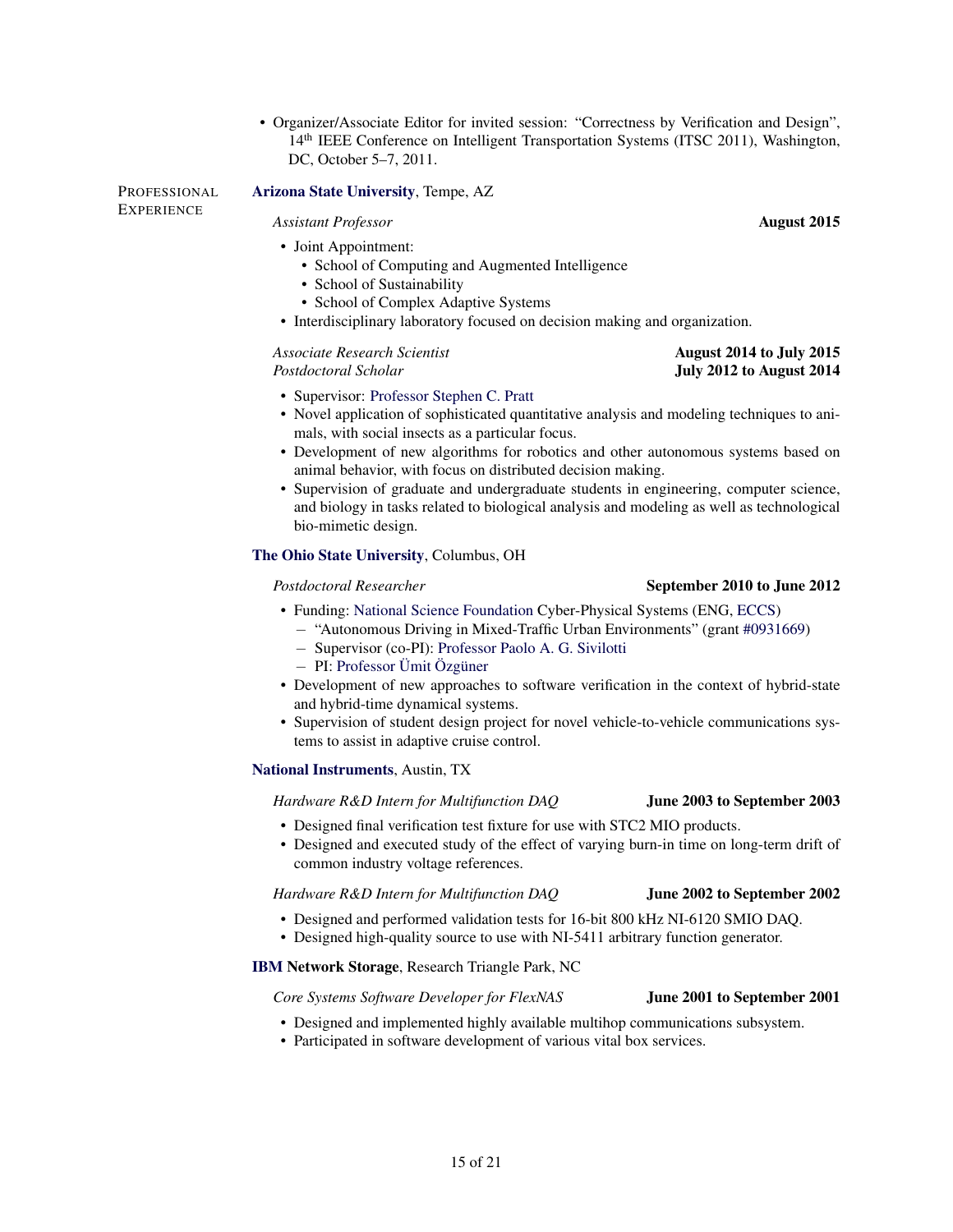#### [CallTech Communications](http://www.calltech.com/), Columbus, OH

*Information Technology Systems Engineer* June 1997 to May 2001

| • Responsible for the acquisition, setup, and administration of all hardware and software |  |
|-------------------------------------------------------------------------------------------|--|
| systems supporting NetWalk Internet service and web presence provider.                    |  |

- Designed and implemented state-of-the-art open-source highly available load-balancing system supporting thousands of virtual servers.
- Developed call-center software for clients such as CompuServe, AOL, and Priceline.

#### MegaLinx Communications, Dublin, OH

#### *Web Developer and Support Representative* June 1995 to May 1997

- Produced web content for commercial clients.
- Assisted in administration of UltraSPARC, x86, 680x0, and PowerPC systems.
- Developed multi-platform open-source file-sharing solution.
- Provided technical support for Internet and web presence customers.

PROFESSIONAL MEMBERSHIPS Institute for Operations Research and the Management Sciences (INFORMS), Member, 2015– present • Applied Probability Society (2015–present) • Artificial Intelligence Section (2015–present) • Behavioral Operations Management (2015–present) • Computing Society (2015–present) • Decision Analysis Society (2015–present) • Group Decision and Negotiation (2015–present) • Optimization Society (2015–present) • Organization Science Section (2015–present) • Simulation Society (2015–present) • Transportation Science and Logistics Society (2015–present) Institute for Industrial Engineers (IIE), Member, 2015–present • Operations Research division (2015–present) • Sustainable Development division (2015–present) Institute for Electrical and Electronics Engineers (IEEE), Member, 2002–present • IEEE Control Systems Society (2004–present) • IEEE Communications Society (2012–present) • IEEE Computer Society (2009–present) • IEEE Intelligent Transportation Systems Society (2011–present) • IEEE Systems, Man, and Cybernetics Society (2011–present) • IEEE Robotics and Automation Society (2011–present) • IEEE Computational Intelligence Society (2013–present) • IEEE Circuits and Systems Society (2013–present) • IEEE Information Theory Society (2013–present) Game Theory Society, Member, 2016–present Animal Behavior Society (ABS), Member, 2011–present International Union for the Study of Social Insects (IUSSI), Member, 2012–present • North American Section (2012–present) Entomological Society of America, Member, 2014–present • Southwestern and Pacific Branch (2014–present) • Systematics, Evolution, and Biodiversity Section (2014–present) Society for Mathematical Biology (SMB), Member, 2012–present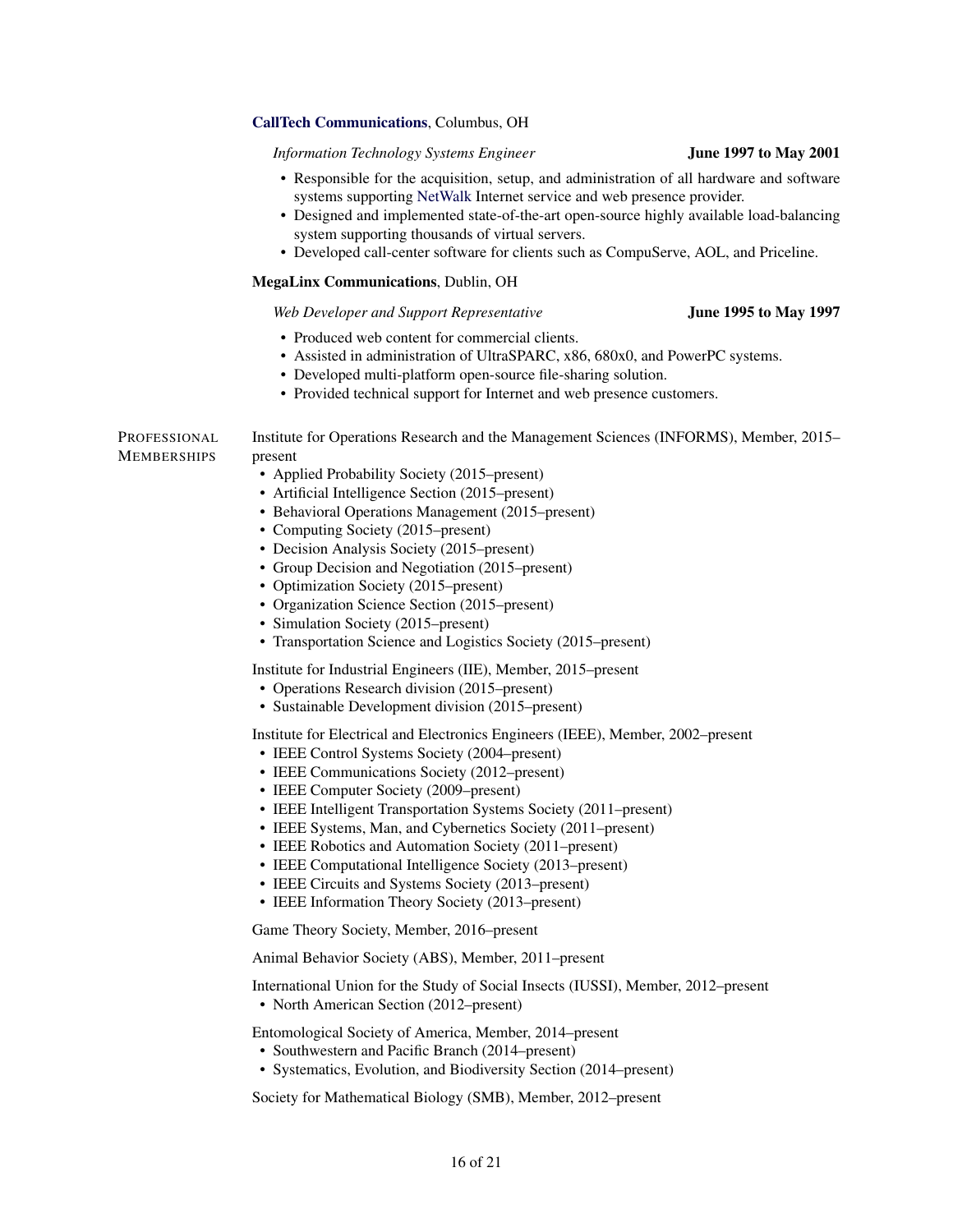|                             | Society for Industrial and Applied Mathematics (SIAM), Member, 2015–present                                                                                                                                                                                                                                                                                                                                                                                                                                                                                                                                                                                                                                                                                                                                     |
|-----------------------------|-----------------------------------------------------------------------------------------------------------------------------------------------------------------------------------------------------------------------------------------------------------------------------------------------------------------------------------------------------------------------------------------------------------------------------------------------------------------------------------------------------------------------------------------------------------------------------------------------------------------------------------------------------------------------------------------------------------------------------------------------------------------------------------------------------------------|
| OTHER MEETING<br>ATTENDANCE | <b>Invited Participant</b><br>• 12th Annual National Academies Keck Futures Initiative Conference (NAKFI 2014) on Col-<br>lective Behavior: From Cells to Societies, November 13-15, 2014<br>• 2014 Computing Community Consortium Human Computation Roadmap Summit Work-<br>shop, June 18-20, 2014<br>• BEYOND Center for Fundamental Concepts in Science Workshop: Complex Systems The-<br>ory and Cancer Biology, February 22-23, 2014<br><b>General Participant</b><br>• NSF Workshop on Self-organizing Particle Systems, January 8, 2014<br>• 1 <sup>st</sup> IEEE/ACM Workshop on Signal Processing Advances in Sensor Networks, April 8, 2013<br>• CoMSES Workshop on ABM in Education, February 28 - March 2, 2013<br>• 49 <sup>th</sup> IEEE Conference on Decision and Control, December 15–17, 2010 |
| <b>SERVICE</b>              | Arizona State University School of Life Sciences Graduate Retreat 2014<br>• Panelist, "Securing a post-doc" session                                                                                                                                                                                                                                                                                                                                                                                                                                                                                                                                                                                                                                                                                             |
|                             | Intel International Science and Engineering Fair (ISEF) 2013<br>• Grand Award Judge for Animal Sciences                                                                                                                                                                                                                                                                                                                                                                                                                                                                                                                                                                                                                                                                                                         |
|                             | Night of the Open Door, Arizona State University, 2013<br>• Staffed the "Ants of Arizona" exhibit<br>• Answered questions about ants and research related to them                                                                                                                                                                                                                                                                                                                                                                                                                                                                                                                                                                                                                                               |
|                             | Recent contributor to several open-source software projects, including:<br>• Vim-LaTeX suite<br>• Vimperator and Pentadactyl Firefox extensions<br>• Git distributed version control system<br>• Mercurial distributed version control system<br>• Personal projects archived at http://hg.tedpavlic.com/                                                                                                                                                                                                                                                                                                                                                                                                                                                                                                       |
|                             | Frequent contributor to Wikipedia<br>• Significant contributions to articles on control theory, electronics, and signals and systems.                                                                                                                                                                                                                                                                                                                                                                                                                                                                                                                                                                                                                                                                           |
|                             | Contributor to Quora<br>• Contributions to articles on thermodynamics, chaos theory, electronics, and evolutionary<br>biology.                                                                                                                                                                                                                                                                                                                                                                                                                                                                                                                                                                                                                                                                                  |
|                             | OSU FIRST Robotics Team, The Ohio State University, 2000-2004<br>• Introduced middle school and high school students to science and technology by participat-<br>ing with them in national robotics competitions.<br>• Led 2002 team to regional silver medal Engineering Inspiration Award.<br>• Lead Team Mentor, 2002-2004<br>• Component Design Team Lead Mentor, 2001-2002                                                                                                                                                                                                                                                                                                                                                                                                                                 |
|                             | Ohio Science Olympiad state competition, Robot Ramble Event, 2003<br>• Supervised setup and judging of event for middle-school and high-school students                                                                                                                                                                                                                                                                                                                                                                                                                                                                                                                                                                                                                                                         |
|                             | Director of Computers, Engineers' Council, The Ohio State University, 2002                                                                                                                                                                                                                                                                                                                                                                                                                                                                                                                                                                                                                                                                                                                                      |
|                             | Linux Virtual Server Project, 1999-2000<br>• Early member of the team that formed the open-source project that is now an important load<br>balancing solution for the Linux software platform.                                                                                                                                                                                                                                                                                                                                                                                                                                                                                                                                                                                                                  |
|                             | Greater Columbus Free-Net, 1995-1997<br>• Provided technical support services.                                                                                                                                                                                                                                                                                                                                                                                                                                                                                                                                                                                                                                                                                                                                  |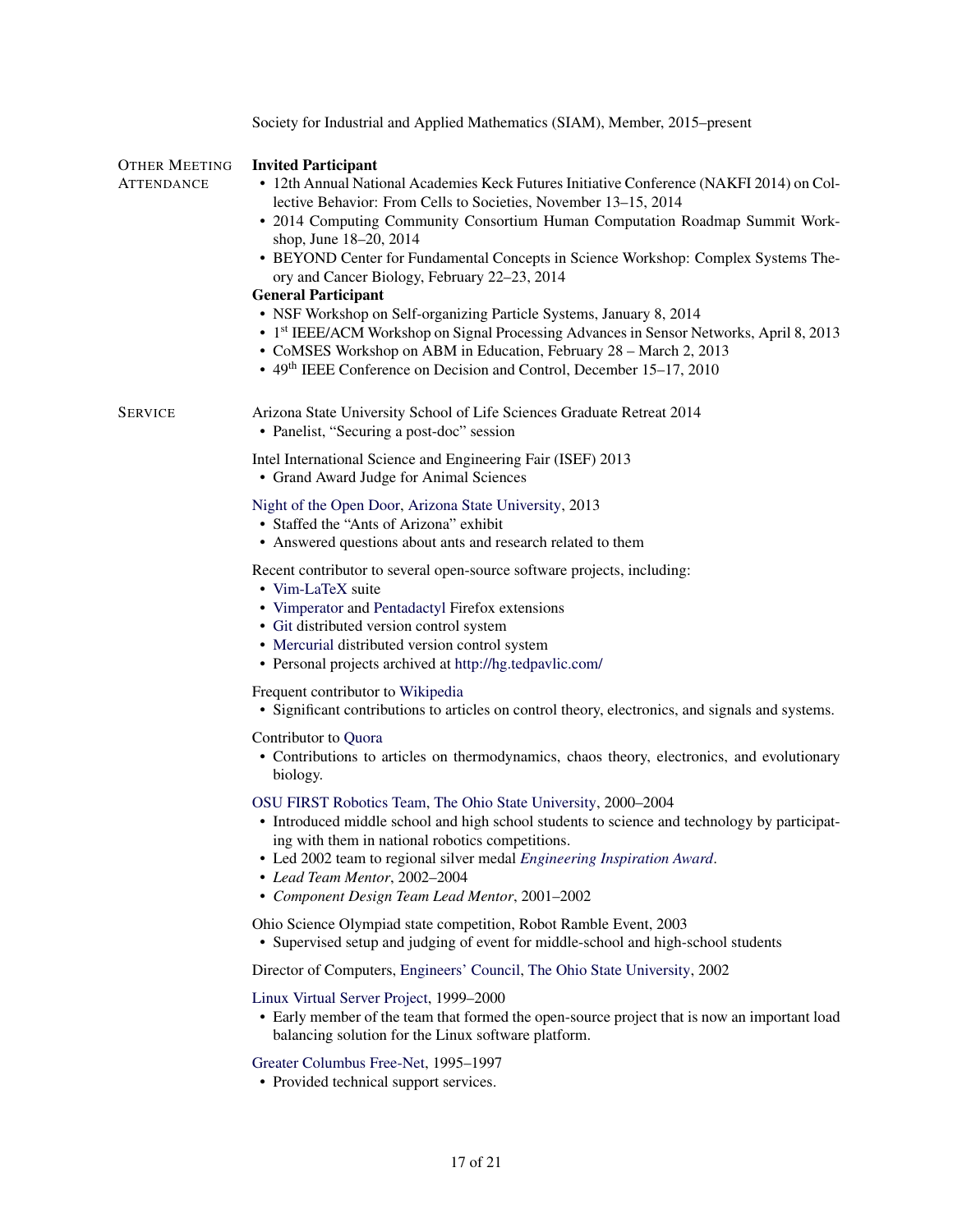|                                        | CompuTeen Bulletin Board System, 1993-1995<br>• Administrated dial-up bulletin board system.<br>• Founded and administrated TeenLiNK, an international electronic mail network that spread<br>through the United States, Canada, and Australia and delivered mail over a series of elec-<br>tronic dial-up drop offs.                 |
|----------------------------------------|---------------------------------------------------------------------------------------------------------------------------------------------------------------------------------------------------------------------------------------------------------------------------------------------------------------------------------------|
| APPLICATION<br>AREAS                   | Autonomous and Unmanned Vehicles, Flexible Manufacturing Systems, Distributed Power<br>Generation, Intelligent Lighting, Power Demand Response, Microgrids, Smart Grids                                                                                                                                                               |
| HARDWARE AND<br><b>SOFTWARE SKILLS</b> | Analog and Digital Electronics:<br>• Bipolar and FET implementations of continuous and switched amplifiers, modulators, con-<br>verters, and filters<br>• Computer-Aided Design Tools: Cadence OrCAD, NI Multisim, SPICE, pst-circ                                                                                                    |
|                                        | Embedded and Real-time Systems:<br>• Software and hardware development with several MCU and DSP platforms (e.g., Motorola<br>MCU's, Texas Instruments DSP's, Atmel ATmega MCU's, Microchip PIC MCU's, and oth-<br>ers)                                                                                                                |
|                                        | Instrumentation, Control, Data Acquisition, Test, and Measurement:<br>• dSPACE hardware (e.g., RTI1104) and Control Desk software, Simulink, LabVIEW and<br>other National Instruments control and data acquisition hardware and software (e.g., MIO,<br>SMIO, DSA, DMM, and others), Hewlett-Packard and Agilent bench-top equipment |
|                                        | Computer Programming:<br>• C, C++, Java, JavaScript, NetLogo, Pascal, Perl, PHP, Lisp, UNIX shell scripting (including<br>POSIX.2), GNU make, AppleScript, SQL, MySQL, and others                                                                                                                                                     |
|                                        | Numerical Analysis:<br>• MATLAB, R, Maple, Mathematica                                                                                                                                                                                                                                                                                |
|                                        | Version Control and Software Configuration Management:<br>• DVCS (Mercurial/MQ, Git/StGit), VCS (RCS, CVS, SVN, SCCS), and others                                                                                                                                                                                                     |
|                                        | MATLAB skill set:<br>• Linear algebra, Fourier transforms, Monte Carlo analysis, nonlinear numerical methods,<br>polynomials, statistics, N-dimensional filters, visualization<br>• Toolboxes: communications, control system, filter design, genetic algorithm and direct<br>search, signal processing, system identification        |
|                                        | Software Verification:<br>• KeY, PRISM, KeYmaera                                                                                                                                                                                                                                                                                      |
|                                        | Information/Internet Technology:<br>• Networking (UDP, TCP, ARP, DNS, Dynamic routing), Services (Apache, SQL, MediaWiki,<br>POP, IMAP, SMTP, application-specific daemon design)                                                                                                                                                     |
|                                        | Desktop Editing and Productivity Software:<br>• Vim, Emacs, Eclipse<br>• TEX (LATEX, BIBTEX, PSTricks),<br>• Microsoft Office, OpenOffice.org, LibreOffice, Corel WordPerfect, Google Docs<br>• GIMP, InkScape                                                                                                                        |
|                                        | <b>Operating Systems:</b><br>· Microsoft Windows family, Apple OS X, IBM OS/2, Linux, BSD, IRIX, AIX, Solaris, and<br>other UNIX variants                                                                                                                                                                                             |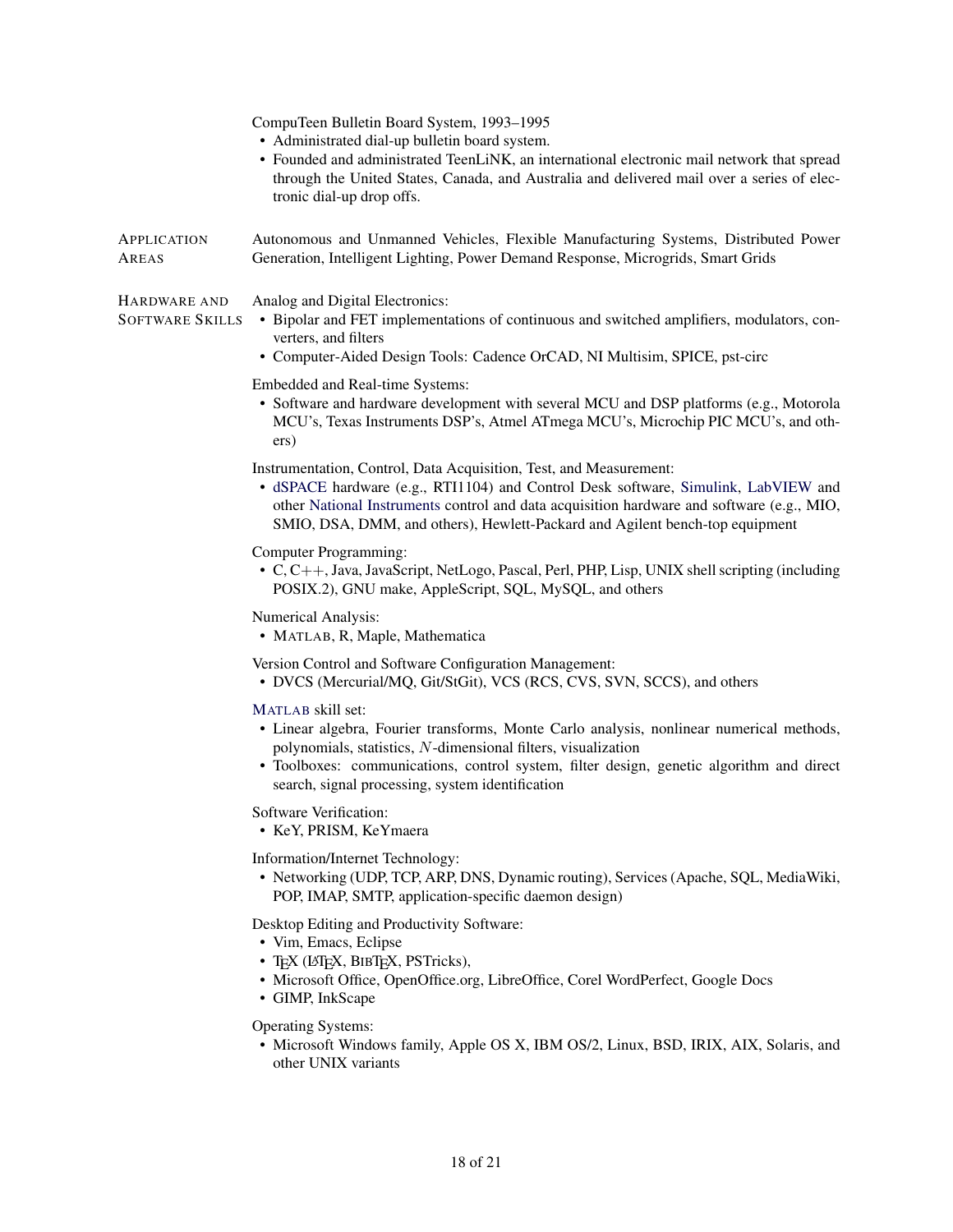| <b>EXPERTISE</b>                                           | Mathematics:<br>• Applied Mathematics, Real and Complex Analysis, Measure Theory, Differential Geometry,<br>Game Theory, Graph Theory, Combinatorics                                                                                                                                                                                              |
|------------------------------------------------------------|---------------------------------------------------------------------------------------------------------------------------------------------------------------------------------------------------------------------------------------------------------------------------------------------------------------------------------------------------|
|                                                            | Control Theory and Engineering:<br>• Linear and Nonlinear Systems Theory, Feedback, Variable Structure Systems and Sliding<br>Modes, Distributed and Intelligent Control, Dynamic Optimization, Biomimicry, Bioinspi-<br>ration, Hybrid and CyberPhysical Systems                                                                                 |
|                                                            | Communications and Signal Processing:<br>• Probability, Random Variables, Stochastic Processes, Information Theory, Estimation, Net-<br>works                                                                                                                                                                                                     |
|                                                            | Computer Science and Engineering:<br>• Model Checking (automated, distributed, hybrid, probabilistic), Hybrid Automata, Software<br>Verification, Component-Based Reusable Software                                                                                                                                                               |
|                                                            | Natural and Social Sciences (Biology, Neuroscience, Psychology, Anthropology):<br>• Behavioral Ecology, Foraging Theory, Altruism, Impulsiveness, Evolution                                                                                                                                                                                       |
| AWARDS                                                     | <b>National Science Foundation</b><br>• GK-12 Graduate Fellowship, 2006-2007<br>• Graduate Research Fellowship Honorable Mention, 2005                                                                                                                                                                                                            |
|                                                            | The Ohio State University<br>• Dean's Distinguished University (DDU) Graduate Fellowship, 2004-2010<br>• Electrical and Computer Engineering Bradshaw Scholarship, 2002–2004<br>• Electrical and Computer Engineering Shafstall Scholarship, 2001-2003<br>• University Scholarship, 1999-2003                                                     |
| POPULAR MEDIA                                              | Pavlic, T.P. "Be Undisciplined. Lose Your Innocence. Get to Work." In: TEDxASU 2017:<br>Innovators, March 23, 2017.<br>https://youtu.be/9GWXCRetOjk?list=PLsRNoUx8w3rOEkwS6gZashGbH8otAs3l4                                                                                                                                                       |
|                                                            | Pavlic, T.P. "Cognition in Ants, Robots, and Pre-biotic Chemistries: A Science on Google+<br>HOA with Dr. Ted Pavlic." Interview by Chris Robinson. Science on Google+: A Public<br>Database, April 15, 2015. https://plus.google.com/u/0/events/cmbuh4hdnc558tqg1p86dqna35k                                                                      |
|                                                            | Sigfried, Tom. "If the world is a computer, life is an algorithm", Science News: Context, June<br>18, 2014. https://www.sciencenews.org/blog/context/if-world-computer-life-algorithm                                                                                                                                                             |
|                                                            | "The Free & Unfree: Open Source Everywhere – How a Global Coding Coalition Built an Open<br>Source Superserver", Wired, 12(06), June 2004.                                                                                                                                                                                                        |
| <b>SECURITY</b><br><b>CLEARANCE</b>                        | Department of Defense Top Secret SCI with polygraph (expired: 2002)                                                                                                                                                                                                                                                                               |
| <b>REFERENCES</b><br><b>AVAILABLE TO</b><br><b>CONTACT</b> | Dr. Stephen C. Pratt (e-mail: stephen.pratt@asu.edu; phone: +1-480-727-9425)<br>• Associate Professor, School of Life Sciences, Arizona State University<br>◇ School of Life Sciences, PO Box 874501, Tempe, AZ 85287-4501<br>$\star$ Dr. Pratt is my current postdoctoral supervisor.                                                            |
|                                                            | Dr. Spring M. Berman (e-mail: Spring.Berman@asu.edu; phone: +1-480-965-4431)<br>• Assistant Professor, Mechanical and Aerospace Engineering, Arizona State University<br>$\diamond$ School for Engineering of Matter, Transport, and Energy, PO Box 876106, Tempe, AZ<br>85287-6106<br>$\star$ Dr. Berman is collaborator on my bio-mimicry work. |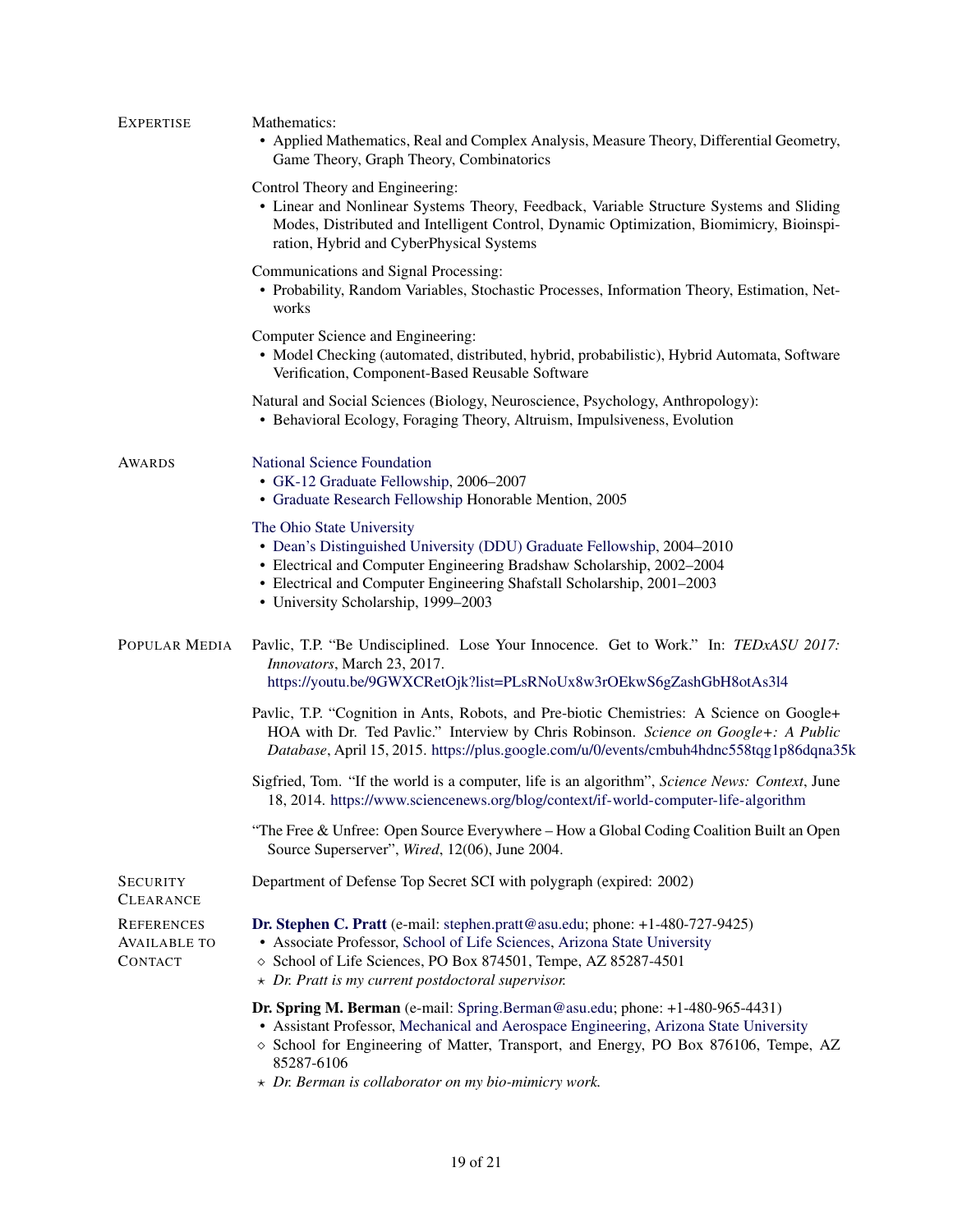[Dr. Paul C. W. Davies](http://cosmos.asu.edu/) (e-mail: [Paul.Davies@asu.edu;](mailto:Paul.Davies@asu.edu) phone: +1-480-965-3240)

- Regents Professor and Director, [Beyond Center for Fundamental Concepts in Science,](http://beyond.asu.edu/) [Ari](http://www.asu.edu/)[zona State University](http://www.asu.edu/)
- ⋄ Beyond Center for Fundamental Concepts in Science, P.O. Box 871504, Tempe, AZ 85287- 1504
- ⋆ *Dr. Davies is collaborator on my origins-of-life work.*

#### [Dr. Sara Imari Walker](http://emergence.asu.edu/) (e-mail: [sara.i.walker@asu.edu;](mailto:sara.i.walker@asu.edu) phone: +1-480-727-2394)

- Assistant Professor, [School of Earth and Space Exploration,](http://sese.asu.edu/) [Arizona State University](http://www.asu.edu/)
- ⋄ ASU School of Earth and Space Exploration, PO Box 871404, Tempe, AZ 85287-1404
- ⋆ *Dr. Walker is collaborator on my origins-of-life work.*

#### Dr. Pietro Michelucci (e-mail: [pem@thinksplash.com;](mailto:pem@thinksplash.com) phone: +1-571-235-3288)

- Principal, ThinkSplash LLC, Washington, DC
- ⋆ *I co-authored a chapter in the* Handbook of Human Computation*, for which Dr. Michelucci was the editor-in-chief.*

#### [Dr. Paolo A. G. Sivilotti](http://www.cse.ohio-state.edu/~paolo/) (e-mail: [sivilotti.1@osu.edu;](mailto:sivilotti.1@osu.edu) phone: +1-614-292-5835)

- Associate Professor, [Computer Science and Engineering,](http://www.cse.ohio-state.edu/) [The Ohio State University](http://www.osu.edu/)
- ⋄ 395 Dreese Laboratories, 2015 Neil Ave., Columbus, OH 43210
- ⋆ *Dr. Sivilotti is my past postdoctoral supervisor.*

#### [Dr. Bruce W. Weide](http://www.cse.ohio-state.edu/~weide/) (e-mail: [weide.1@osu.edu;](mailto:weide.1@osu.edu) phone: +1-614-292-1517)

- Professor and Associate Chair, [Computer Science and Engineering](http://www.cse.ohio-state.edu/) [The Ohio State University](http://www.osu.edu/)
- ⋄ 395 Dreese Laboratories, 2015 Neil Ave., Columbus, OH 43210
- ⋆ *Dr. Weide is a co-PI on the NSF grant that funded my previous postdoctoral position.*

#### [Dr. Ian M. Hamilton](http://hamilton-lab.wikidot.com/) (e-mail: [hamilton.598@osu.edu;](mailto:hamilton.598@osu.edu) phone: +1-614-292-9147)

- Assistant Professor, [Evolution, Ecology, and Organismal Biology](http://eeob.osu.edu/) and [Mathematics](http://www.math.ohio-state.edu/) [The Ohio State University](http://www.osu.edu/)
- ⋄ 300 Aronoff Laboratory, 318 W. 12th Avenue, Columbus, OH 43210
- $\star$  *Dr. Hamilton has been a valuable interdisciplinary resource to me.*

[Dr. Kevin M. Passino](http://www.ece.osu.edu/~passino/) (e-mail: [passino.1@osu.edu;](mailto:passino.1@osu.edu) phone: +1-614-312-2472)

- Professor, [Electrical and Computer Engineering,](http://www.ece.osu.edu/) [The Ohio State University](http://www.osu.edu/)
- ⋄ 205 Dreese Laboratories, 2015 Neil Ave., Columbus, OH 43210
- ⋆ *Dr. Passino was my graduate adviser.*

[Dr. Andrea Serrani](http://www.ece.osu.edu/~serrani/) (e-mail: [serrani.1@osu.edu;](mailto:serrani.1@osu.edu) phone: +1-614-292-4976)

- Associate Professor, [Electrical and Computer Engineering](http://www.ece.osu.edu/) [The Ohio State University](http://www.osu.edu/)
- ⋄ 205 Dreese Laboratories, 2015 Neil Ave., Columbus, OH 43210
- ⋆ *Dr. Serrani was a member of my doctoral committee.*

[Dr. Richard J. Freuler](http://feh.osu.edu/staff/view.html?UID=798) (e-mail: [freuler.1@osu.edu;](mailto:freuler.1@osu.edu) phone: +1-614-688-0499)

- Professor of Practice, [Mechanical and Aerospace Engineering](http://mae.osu.edu/) [The Ohio State University](http://www.osu.edu/)
- ⋄ 244 Hitchcock Hall, 2070 Neil Ave., Columbus, OH 43210
- ⋆ *Dr. Freuler coordinates the Fundamentals of Engineering for Honors program in which I served as an instructor early in my academic career.*

#### [Dr. George H. Staab](http://mae.osu.edu/people/staab.1) (e-mail: [staab.1@osu.edu;](mailto:staab.1@osu.edu) phone: +1-614-292-7920)

- Associate Professor, [Mechanical and Aerospace Engineering](http://mae.osu.edu/) [The Ohio State University](http://www.osu.edu/)
- ⋄ W192 Scott Laboratory, 201 W. 19th Ave., Columbus, OH 43210
- ⋆ *Dr. Staab is the faculty adviser for the OSU FIRST robotics and engineering outreach group of which I was a four-year member and team leader.*